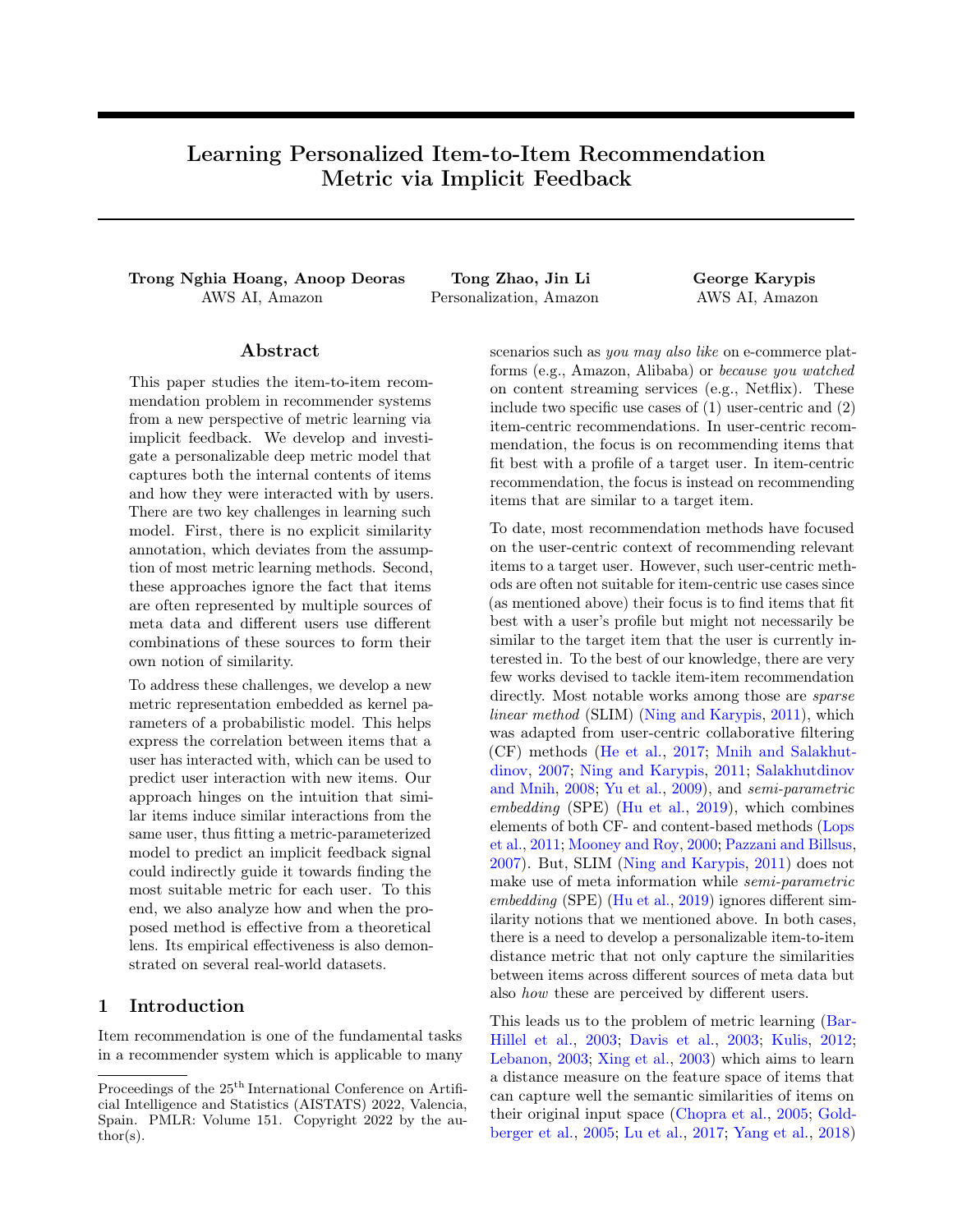(see Section [2\)](#page-1-0). However, most (deep) metric learning methods were developed outside the context of a practical recommendation system [\(Guo et al.,](#page-9-14) [2017;](#page-9-14) [He](#page-9-1) [et al.,](#page-9-1) [2017;](#page-9-1) [Koren et al.,](#page-9-15) [2009;](#page-9-15) [Ning and Karypis,](#page-9-0) [2011;](#page-9-0) [Sedhain et al.,](#page-10-4) [2015\)](#page-10-4) where class labels or even co-view signals of commercial items are not fine-grained enough to determine whether two items are similar or not. For example, two movies might belong to the same genre but they are not considered similar due to other traits such as cast, producer and plot. On the other hand, co-viewed movies might be driven by an exploration behavior rather than by their intrinsic similarities [\(War](#page-10-5)[lop et al.,](#page-10-5) [2018\)](#page-10-5). This invalidates vanilla application of existing supervised metric learning algorithms.

Furthermore, users tend to have different preferences in forming their own notion of similarity from different meta information channel of commercial items. For example, some users would consider movies from the same genres or thematic content to be similar, while others might prefer movies from specific cast. This invalidates direct uses of unsupervised methods seeking to preserve a single geometry of item-to-item metric since there can be as many as the no. of different users.

Motivation. This motivates us to develop a multichannel metric representation that can be learned via implicit feedback on how good it is towards a downstream prediction task. To achieve this, we first propose and investigate an ensemble construction of multiple Siamese Twin segments [\(Chopra et al.,](#page-9-11) [2005\)](#page-9-11) such that each segment comprises two identical towers that capture the embedded similar or dissimilar traits between two input items for each source of meta data describing a certain aspect of their internal contents. As there is no direct feedback to train this metric ensemble, we use a surrogate prediction task to provide a selfsupervised feedback for training, which can also be used to personalize the metric for a user.

Key Idea & Contributions. This is achieved by embedding the ensemble representation as part of the kernel parameters expressing the correlation between items within a prediction model, which is fitted to predict how a user would interact with an item based on its correlation with previous items that the user has interacted with. Our approach hinges on the intuition that similar items would induce similar interactions from the same user, thus learning an interaction (e.g., rating) prediction model based on the metric representation can implicitly guide it towards capturing the right metric for each user. In particular, we contribute:

1. An adapted Gaussian process (GP) [\(Rasmussen](#page-10-6) [and Williams,](#page-10-6) [2006\)](#page-10-6) regression model whose kernel function is parameterized by an ensemble of Siamese Twin segments (Section [3.1\)](#page-2-0). The GP model is fitted to predict the average user rating of an unseen item given items with observed ratings. As the correlation is expressed in terms of metric representation, a wellfitted GP would be encouraged to find a well-behaved metric that correctly preserves the averaged similarity geometry of items.

2. A personalization scheme that warps the averaged similarity geometry of items into a personalized one that better fits each specific user (Section [3.2\)](#page-3-0) via optimizing the combining coefficient of the ensemble. This makes sense since the content extracted from different meta-data channels is user-agnostic, leaving only the combining parameters user-dependent.

3. A theoretical analysis (Section [4\)](#page-4-0) that analyzes the effectiveness of the proposed self-supervised metric learning algorithm in terms of the statistical relevance between the surrogate prediction task (e.g., rating prediction) and the true (unknown) item-to-item metric. Our results (Theorems [1](#page-5-0) and [2\)](#page-5-1) show that under reasonable assumptions, the learned metric is close to the true metric with high probability if there is a sufficient amount of observations from the surrogate function.

4. An empirical evaluation of the proposed method on an experimentation benchmark comprising the several public datasets such as the MovieLens [\(Harper and](#page-9-16) [Konstan,](#page-9-16) [2015\)](#page-9-16) and Yelp Review datasets (Section [5\)](#page-5-2).

## <span id="page-1-0"></span>2 Related Work

#### <span id="page-1-1"></span>2.1 Metric Learning and Siamese Network

One prominent line of research in metric learning focuses on supervised methods [\(Bar-Hillel et al.,](#page-9-7) [2003;](#page-9-7) [Domeniconi and Gunopulos,](#page-9-17) [2002;](#page-9-17) [Hastie and Tibshi](#page-9-18)[rani,](#page-9-18) [1996;](#page-9-18) [Kwok and Tsang,](#page-9-19) [2003;](#page-9-19) [Lebanon,](#page-9-10) [2003;](#page-9-10) [Xing](#page-10-2) [et al.,](#page-10-2) [2003;](#page-10-2) [Zhang et al.,](#page-10-7) [2005,](#page-10-7) [2003\)](#page-10-8) which assume there exist training examples of similar and dissimilar items are available. The metric learning task is thus reduced to learning a scoring function that pushes down on similar pairs while pushing up on dissimilar pairs. One notable example of such metric learning method is the Siamese network which can be learned via optimizing a contrastive loss.

Siamese Network. As developed in [\(Chopra et al.,](#page-9-11) [2005\)](#page-9-11), Siamese network has a two-tower architecture that was specifically devised for contrastive learning. In a nutshell, a Siamese net is expected to accept a pair of input items  $(\mathbf{x}_a, \mathbf{x}_b)$  and output a numeric distance between them or a probability that they are dissimilar. For a pair of similar items, we expect this distance or probability to be small and conversely, for dissimilar items, we expect it to be above a certain margin.

To achieve this, the Siamese net has two identical net-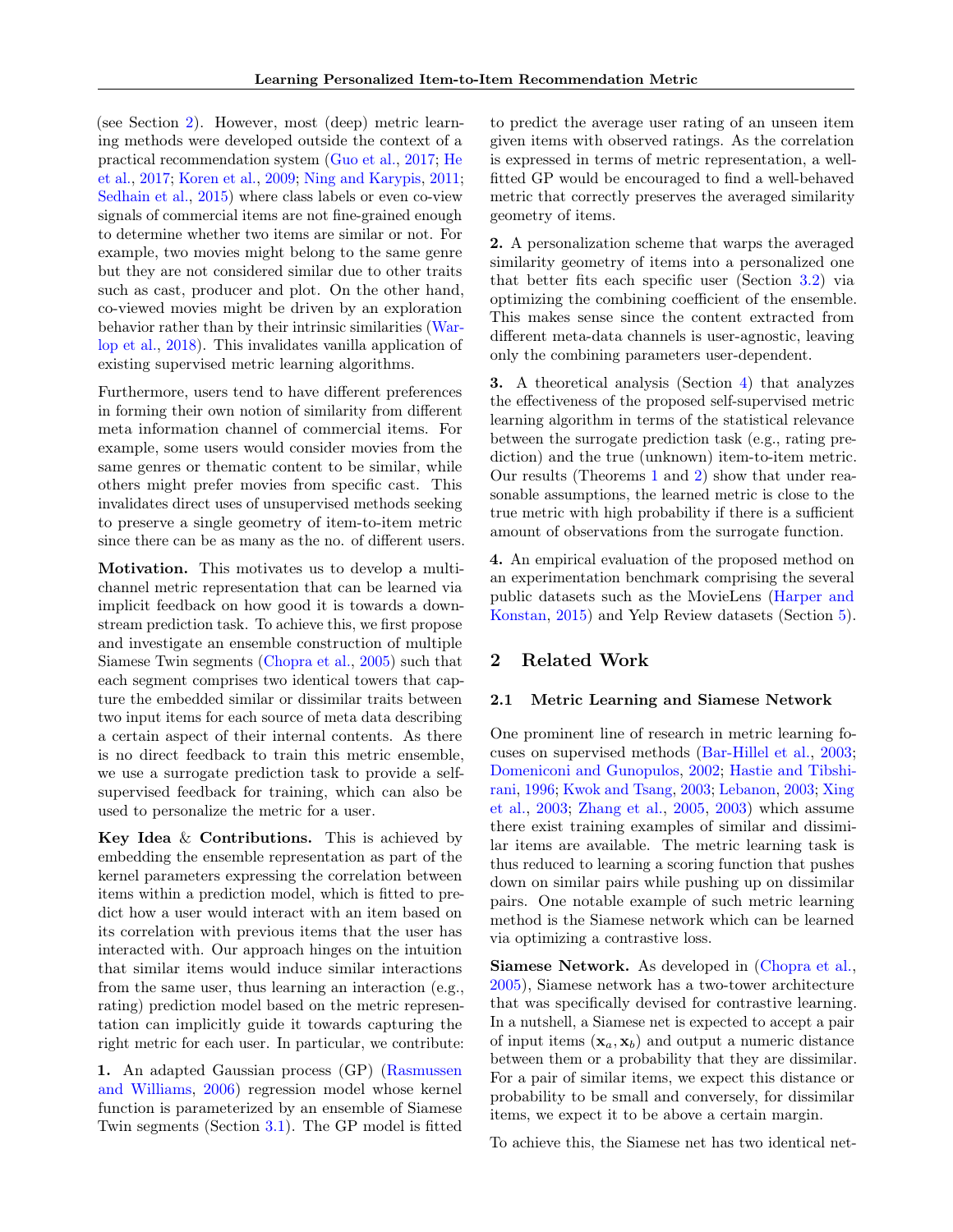work segments,  $\mathbf{F}_a(\mathbf{x}; \gamma) \equiv \mathbf{F}(\mathbf{x}; \gamma)$  and  $\mathbf{F}_b(\mathbf{x}; \gamma) \equiv$  $\mathbf{F}(\mathbf{x}; \gamma)$ , whose outputs,  $\mathbf{z}_a = \mathbf{F}(\mathbf{x}_a; \gamma)$  and  $\mathbf{z}_b =$  $\mathbf{F}(\mathbf{x}_b; \boldsymbol{\gamma})$  reside in a metric space  $\mathbb{R}^p$  equipped with a parameterized distance  $\mathbf{D}(\mathbf{z}_a, \mathbf{z}_b) = (\mathbf{z}_a - \mathbf{z}_b)^{\top} \mathbf{\Lambda} (\mathbf{z}_a - \mathbf{z}_b)$ where  $\Lambda = \text{diag}[\lambda_1, \lambda_2, \ldots, \lambda_p]$ . Thus, given a pair  $(\mathbf{x}_a, \mathbf{x}_b)$ , the output of the Siamese net is  $\mathbf{D}(\mathbf{x}_a, \mathbf{x}_b)$  =

<span id="page-2-2"></span>
$$
\left(\mathbf{F}\left(\mathbf{x}_{a};\boldsymbol{\gamma}\right)-\mathbf{F}\left(\mathbf{x}_{b};\boldsymbol{\gamma}\right)\right)^{\!\top}\!\mathbf{\Lambda}\left(\mathbf{F}\left(\mathbf{x}_{a};\boldsymbol{\gamma}\right)-\mathbf{F}\left(\mathbf{x}_{b};\boldsymbol{\gamma}\right)\right)\tag{1}
$$

Then, suppose training examples  $((\mathbf{x}_a^i, \mathbf{x}_b^i), y_{ab}^i)_{i=1}^n$  are available where  $y_{ab}^i = 0$  indicate  $(\mathbf{x}_a^i, \mathbf{x}_b^i)$  is a pair of similar items and otherwise for  $y_{ab}^i = 1$ . The parameterization of the metric net,  $\gamma$  and  $\Lambda$ , can be learned via optimizing the following contrastive loss,

<span id="page-2-5"></span>
$$
\mathbf{L}\left(\boldsymbol{\gamma},\boldsymbol{\Lambda}\right) = \sum_{i=1}^{n} \left[ \left(1 - y_{ab}^{i}\right) \mathbf{D}\left(\mathbf{x}_{a}^{i}, \mathbf{x}_{b}^{i}\right) \right] + \sum_{i=1}^{n} \left[ y_{ab}^{i} \max\left(0, \tau - \mathbf{D}\left(\mathbf{x}_{a}^{i}, \mathbf{x}_{b}^{i}\right)\right) \right] (2)
$$

where  $\tau$  is a contrastive margin such that the distance for dissimilar pairs are encouraged to be increased up to  $\tau$  but not more than that. This implies forcing the distance between a dissimilar pair to be more than  $\tau$  only yields diminishing gain in improving the discriminative capacity of the model. Thus, the loss is zeroed out in such cases to focus on minimizing the gap between the other similar pairs.

#### 2.2 Gaussian Processes

A Gaussian process [\(Mackay,](#page-9-20) [1998\)](#page-9-20) defines a probabilistic prior over a random function  $g(\mathbf{x})$ . This prior is in turn defined by a mean function  $m(\mathbf{x}) = 0^1$  $m(\mathbf{x}) = 0^1$  and a kernel function  $k(\mathbf{x}, \mathbf{x}')$ . Such prior stipulates that for an arbitrary finite subset of inputs  $\{x_1, x_2, \ldots, x_n\}$ , the corresponding output vector  $\mathbf{g} = [g(\mathbf{x}_1) \ g(\mathbf{x}_2) \dots \ g(\mathbf{x}_n)]^\top$ is distributed by a multivariate Gaussian,  $g \sim N(0, K)$ .

Here, the entries of the covariance matrix  $\bf{K}$  are computed using the aforementioned kernel function. That is,  $\mathbf{K}_{ij} = k(\mathbf{x}_i, \mathbf{x}_j)$  where common examples of  $k(\mathbf{x}_i, \mathbf{x}_j)$ are detailed in [\(Rasmussen and Williams,](#page-10-6) [2006\)](#page-10-6) but in practice, the exact choice of the kernel function usually depends on the application. To predict with GP, let  $\mathbf{x}_*$  be an unseen input whose corresponding output  $g_* = g(\mathbf{x}_*)$  we wish to predict. Then, assuming a noisy setting where we only observe a noisy observation  $r(\mathbf{x}) \sim \mathbf{N}(g(\mathbf{x}), \sigma^2)$  instead of  $g(\mathbf{x})$  directly, the predictive distribution of  $g_*$  is:

<span id="page-2-6"></span>
$$
g_{*} \triangleq g(\mathbf{x}_{*}) \mid \mathbf{r} \sim \mathbb{N} \Big( \mathbf{k}_{*}^{\top} (\mathbf{K} + \sigma^{2} \mathbf{I})^{-1} \mathbf{r}, \ k(\mathbf{x}_{*}, \mathbf{x}_{*}) - \mathbf{k}_{*}^{\top} (\mathbf{K} + \sigma^{2} \mathbf{I})^{-1} \mathbf{k}_{*} \Big), \tag{3}
$$

where  $\mathbf{r} = [r(\mathbf{x}_1) \dots r(\mathbf{x}_n)]^\top$ . The defining parameter  $\psi$  of  $k(\mathbf{x}, \mathbf{x}')$  is crucial to the predictive performance and needs to be optimized via minimizing the negative log likelihood (NLL) of r,

<span id="page-2-3"></span>
$$
\ell(\psi) \propto \frac{1}{2} \log \left| \mathbf{K}_{\psi} + \sigma^2 \mathbf{I} \right| + \frac{1}{2} \mathbf{r}^{\top} \left( \mathbf{K}_{\psi} + \sigma^2 \mathbf{I} \right)^{-1} \mathbf{r} \quad (4)
$$

In the above, we use the subscript  $\psi$  to indicate that **K** is parameterized by  $\psi$  which, in our case, is the parameterization of a Siamese network (Section [2.1\)](#page-1-1). In practice, both training  $\Theta$  and prediction incur  $\mathbf{O}(n^3)$ cost. For better scalability, there have been numerous developments on sparse GPs [\(Titsias,](#page-10-9) [2009;](#page-10-9) [Lázaro-](#page-9-21)[Gredilla et al.,](#page-9-21) [2010;](#page-9-21) [Hensman et al.,](#page-9-22) [2013;](#page-9-22) [Hoang](#page-9-23) [et al.,](#page-9-23) [2015,](#page-9-23) [2016,](#page-9-24) [2020\)](#page-9-25) whose computation are only linear in  $n$  (see Appendix [G\)](#page-15-0).

# 3 Metric Learning via Gaussian Process with Siamese Kernel

We will formalize our intuition (Section [1\)](#page-0-0) of selfsupervised learning (SSL) of item-to-item metric, namely the *SSL metric*, in Section [3.1.](#page-2-0) We will then show how such SSL metric can also be personalized for each user via minimizing a new loss function as proposed in Section [3.2.](#page-3-0)

### <span id="page-2-0"></span>3.1 Self-Supervised Metric Learning with Gaussian Processes

Let  $r(\mathbf{x})$  denote a related prediction target of item  $\mathbf{x}$ whose training examples  $\{(\mathbf{x}_i, r(\mathbf{x}_i))\}_{i=1}^n$  are readily available from our data. For example,  $r(\mathbf{x})$  can be an averaged review score for x, which aggregates the ratings given to x by the users who interacted with it. Our goal is to build a prediction model such that for an unseen item  $x_*,$  its prediction  $\hat{r}(x_*)$  is largely based on its metric-based correlation with the training items  $\mathbf{x}_1, \mathbf{x}_2, \ldots, \mathbf{x}_n$ . This is the standard prediction pattern of kernel-based methods such as Gaussian process (GP). To substantiate this, we parameterize the kernel function of the GP prior using the aforementioned Siamese network (Section [2.1\)](#page-1-1) as detailed below,

<span id="page-2-4"></span>
$$
k\left(\mathbf{x}_a, \mathbf{x}_b; \boldsymbol{\psi}\right) = \exp\left(-\frac{1}{2}\mathbf{D}\left(\mathbf{x}_a, \mathbf{x}_b\right)\right) \qquad (5)
$$

where  $\mathbf{D}(\mathbf{x}_a, \mathbf{x}_b)$  is defined in Eq. [\(1\)](#page-2-2). Here, the kernel parameterization  $\psi = {\Lambda, \gamma}$  consists of two parts. First,  $\gamma$  denotes the defining parameters of the network segment that maps x to a vector in a metric space. Second,  $\Lambda$  specifies the correlation and unit scales across different dimensions of the metric space. For example, if we choose  $\Lambda$  to be the diagonal matrix, then the dimensions of the metric space are uncorrelated

<span id="page-2-1"></span><sup>1</sup>For simplicity, we assume a zero mean function since we can always re-center the training outputs around 0.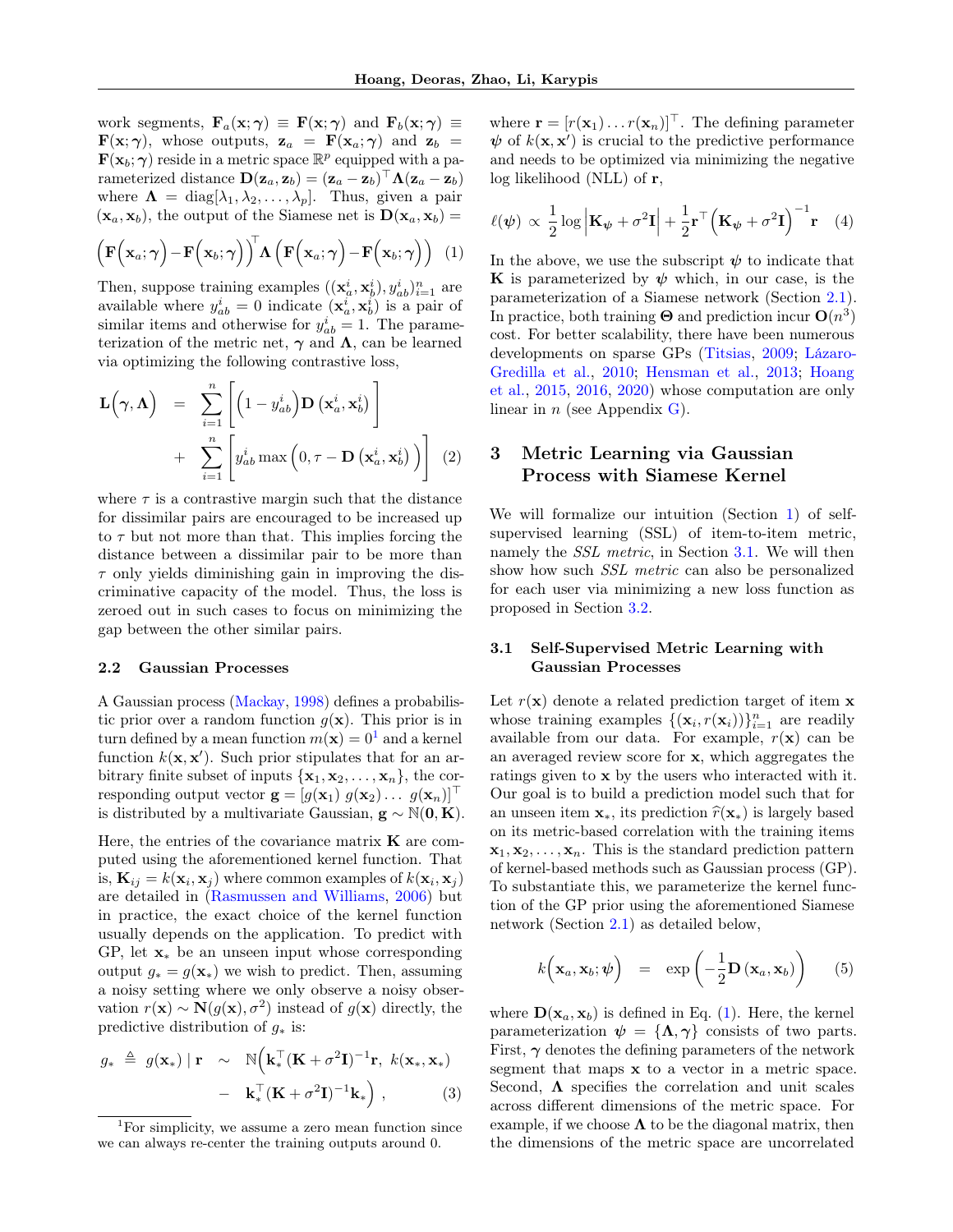and their unit scales are the elements on the diagonal of **Λ**. Then, given training examples  $\{(\mathbf{x}_i, r_i)\}_{i=1}^n$  where  $r_i \sim \mathbb{N}(r(\mathbf{x}_i), \sigma^2)$  are the noisy observations of  $r(\mathbf{x}_i)$ perturbed with Gaussian noises, the metric parameters can be optimized via minimizing

<span id="page-3-1"></span>
$$
\ell(\psi) = \frac{1}{2}\log \left| \mathbf{K}_{\psi} + \sigma^2 \mathbf{I} \right| + \frac{1}{2}\mathbf{r}^{\top} \left( \mathbf{K}_{\psi} + \sigma^2 \mathbf{I} \right)^{-1} \mathbf{r} \quad (6)
$$

with respect to  $\psi$  and  $\sigma$  where  $\mathbf{r} = [r_1 \ r_2 \dots r_n]^\top$  and  $\psi \triangleq {\mathbf{\Lambda}, \gamma}$ . Here, Eq. [\(6\)](#page-3-1) is the same as Eq. [\(4\)](#page-2-3) except for that entries of  $\mathbf{K}_{\psi}$  were computed by Eq. [\(5\)](#page-2-4) above. We will demonstrate later in Section [5](#page-5-2) that training  $\{\Lambda, \gamma\}$  using Eq. [\(6\)](#page-3-1) is more effective than fitting them using Eq. [\(2\)](#page-2-5) which requires direct feedback that cannot be acquired without incurring considerable label noise.

Key Result: We will also show in Section [4](#page-4-0) below (see Theorem [1](#page-5-0) and Theorem [2\)](#page-5-1) that assuming a certain statistical relationship (see  $A1-A3$ ) between r and the true metric  $\mathbf{D}_{*}(\mathbf{x}, \mathbf{x}')$ , the learned *SSL metric*  $\mathbf{D}(\mathbf{x}, \mathbf{x}')$ via fitting Eq.  $(6)$  is arbitrarily close to  $\mathbf{D}_{*}(\mathbf{x}, \mathbf{x}')$  if the number of observations  $n$  is sufficiently large.

### <span id="page-3-0"></span>3.2 Learning Personalizable Metric with Gaussian Processes

Furthermore, to account for multiple different sources of meta data describing an item that lead to different user preferences over their uses in combination, we first extend the above Siamese network architecture into an ensemble construction of multiple Siamese segments.

Siamese Ensemble. Let  $\mathbf{x} = (\mathbf{x}^{(1)}, \mathbf{x}^{(2)}, \dots, \mathbf{x}^{(p)})$ denote its multi-view representation across p different meta channels where  $\mathbf{x}^{(i)}$  denote  $\mathbf{x}$ 's description in channel *i*. The Siamese ensemble is  $\mathbf{D}(\mathbf{x}_a, \mathbf{x}_b) =$ 

<span id="page-3-2"></span>
$$
\sigma\Bigg(\left[\mathbf{D}_1\left(\mathbf{x}_a^{(1)},\mathbf{x}_b^{(1)}\right),\ldots,\mathbf{D}_p\left(\mathbf{x}_a^{(p)},\mathbf{x}_b^{(p)}\right)\right]^\top \mathbf{h} + b\Bigg) (7)
$$

where  $\sigma(z) = 1/(1 + \exp(-z))$  denotes the sigmoid function while  $\mathbf{w} = (\mathbf{h}, b)$  where  $\mathbf{h} \in \mathbb{R}^p$  and  $b \in \mathbb{R}$ are learnable weights that aggregate the individual Siamese distances into a single distance metric. In our personalized context, the metric computation for each user u shares the same set of Siamese individual distance functions (and their parameterizations) but differs in how these individual Siamese distances were combined via different choices of  $\mathbf{w} \leftarrow \mathbf{w}_u = (\mathbf{h}_u, b_u)$ .

Learning Personalizable Metric. First, we observe that the parameterization  $\psi_i = (\gamma_i, \Lambda_i)$  of each Siamese segment  $D_i$  is user-agnostic since the intrinsic similarities between items across single channels are not user-dependent. The personalization must therefore concern only ensemble parameterization  $\mathbf{w} \leftarrow \mathbf{w}_u$ . This raises the question of how can we build a personalizable parameterization which can be fast adapted to an arbitrary user with limited personal data?

To address this question, one ad-hoc choice is to reuse the self-supervised learning recipe in Section [3.1](#page-2-0) to optimize for  $\mathbf{w} = (\mathbf{h}, b)$ , which can be achieved by reconfiguring the kernel function  $k(\mathbf{x}, \mathbf{x}')$  in Eq. [\(5\)](#page-2-4) with the ensemble distance  $\bf{D}$  in Eq. [\(7\)](#page-3-2) and minimizing the following NLL loss  $\ell(\psi, \mathbf{w}) =$ 

<span id="page-3-4"></span>
$$
\frac{1}{2}\log \left| \mathbf{K}_{(\boldsymbol{\psi},\mathbf{w})} + \sigma^2 \mathbf{I} \right| + \frac{1}{2}\mathbf{r}^\top \left( \mathbf{K}_{(\boldsymbol{\psi},\mathbf{w})} + \sigma^2 \mathbf{I} \right)^{-1} \mathbf{r} . \quad (8)
$$

with respect to **w**, while fixing  $\boldsymbol{\psi} = (\psi_1, \dots, \psi_p)$ . The resulting  $w$  can then be re-fitted for each user  $u$  via another pass of the algorithm in Section [3.1](#page-2-0) using only observations  $r_u$  from u's individual surrogate function  $r_u(\mathbf{x})$ . This approach however does not optimize for how fast w can be adapted (on average) for a random user  $u$  with limited data. To account for this, we instead minimize the following post-update, personalized loss function over q users – see its intuition below Eq.  $(10)$ ,

<span id="page-3-5"></span>
$$
\mathbf{L}(\mathbf{w}) = \frac{1}{q} \sum_{u=1}^{q} \left[ \ell_u(\boldsymbol{\psi}, \kappa_u(\mathbf{w})) \right] \tag{9}
$$

where  $\ell(\psi, w)$  is defined in Eq. [\(8\)](#page-3-4) above and  $\ell_u(\psi, \kappa_u(\mathbf{w}))$  is identical in form to  $\ell(\psi)$  except for the fact that it is parameterized by  $\mathbf{w}_u = \kappa_u(\mathbf{w})$  (instead of w) and computed based on local observations  $\mathbf{r}_u$  (instead of r). Here,  $\kappa_u(\mathbf{w})$  denotes a personalization procedure that minimizes  $\ell_u(\psi, \mathbf{w})$  for each user  $u$ , which can be represented in the following form,

<span id="page-3-3"></span>
$$
\kappa_u(\mathbf{w}) = \kappa_u^{(t)}(\mathbf{w}) \triangleq \kappa_u^{(t-1)}(\mathbf{w}) + \omega \cdot \nabla_{\mathbf{w}} \ell \left( \kappa_u^{(t-1)}(\mathbf{w}) \right) \qquad (10)
$$

and  $\kappa_u^{(0)}(\mathbf{w}) = \mathbf{w}$ . Here, we drop  $\psi$  from the argument of  $\ell_u(\psi, \mathbf{w})$  since it is clear from context and is fixed. This encompasses the t-step gradient update procedure that aims to numerically minimize  $\ell_u(\mathbf{w})$ with **w** being the initializer and  $\omega$  denote the learning rate. Intuitively, minimizing Eq. [\(9\)](#page-3-5) means finding a vantage point w that are most effective for personalization. That is, starting at w, the local update procedure  $\kappa_u(\mathbf{w})$  can arrive at an effective parameter configuration that reduces the local loss  $\ell_u(\mathbf{w})$  the most. This generic form, however, poses a challenge since the gradient  $\nabla_{\mathbf{w}}\mathbf{L}$  might not be tractable since  $\kappa_u(\mathbf{w})$  might not exist in closed-form.

Key Idea: To address this, note that the vectorvalue function  $\kappa_u(\mathbf{w})$  can be represented as  $\kappa_u(\mathbf{w}) =$  $\lbrack \kappa^1_u(\mathbf{w}) \dots \kappa^{p+1}_u(\mathbf{w}) \rbrack$  where we have  $\dim(\mathbf{w}) = \dim(\mathbf{h}) + \pi$  $\dim(b) = p + 1$ . We can then approximate each component with a  $2<sup>nd</sup>$ -order Taylor expansion around 0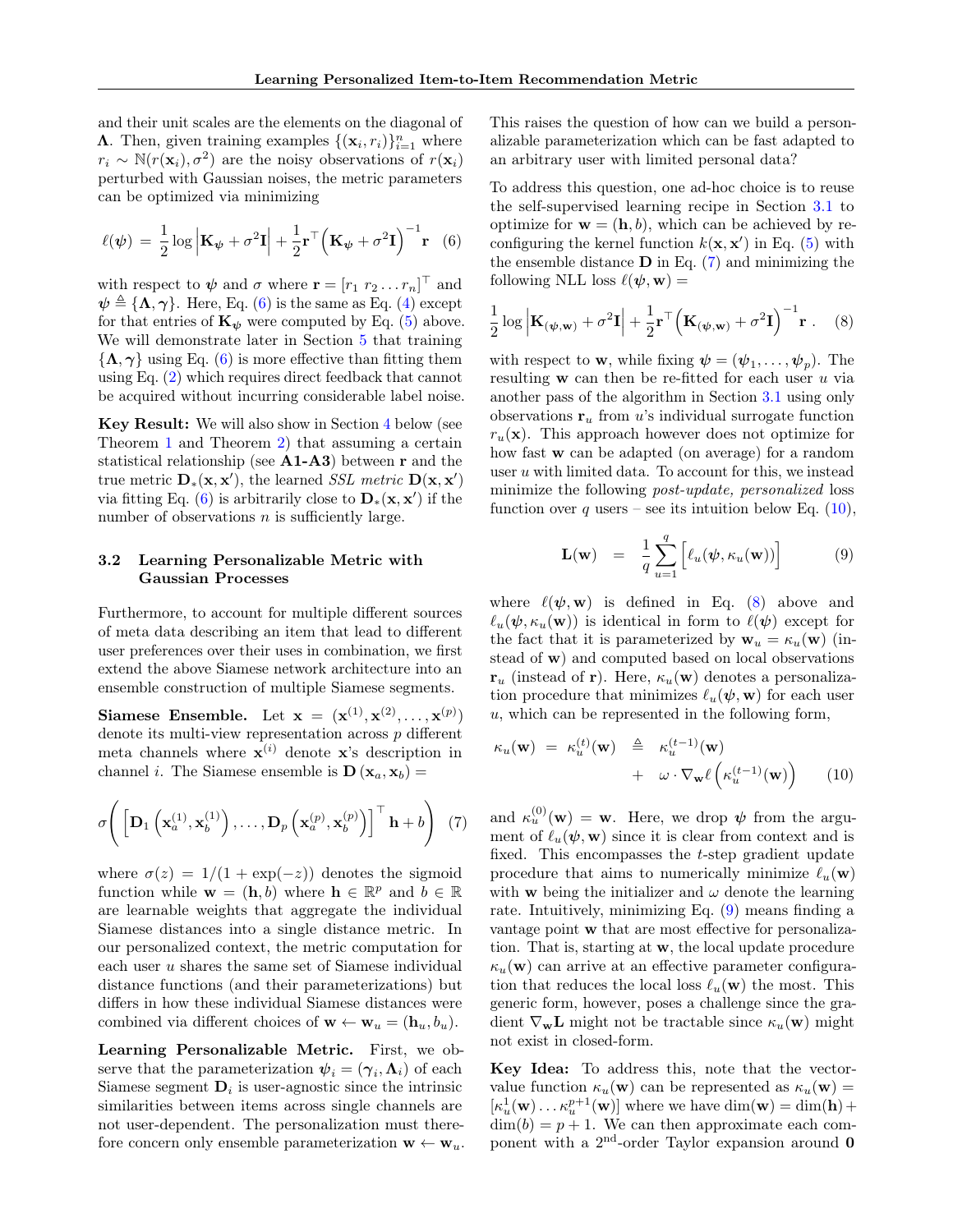and show that under such expansion,  $\nabla_{\mathbf{w}}\mathbf{L}$  can be computed, which allows L to be minimized via Lemma [1.](#page-4-1)

<span id="page-4-1"></span>**Lemma 1.** Assuming  $\kappa_u^i(\mathbf{w})$  is twice-differentiable at  $\mathbf{w} = \mathbf{0}$ , the approximation of  $\kappa_u^i(\mathbf{w})$  with its  $2^{\text{nd}}$ -order Taylor expansion around  $\mathbf{w} = \mathbf{0}$  induces  $\nabla_{\mathbf{w}} \mathbf{L}(\mathbf{w}_+) =$ 

<span id="page-4-2"></span>
$$
\frac{1}{q} \sum_{u=1}^{q} \left( \left[ \mathbf{D}_{\mathbf{w}} \kappa_u(\mathbf{w}_+) \right] \nabla_{\mathbf{w}} \ell_u \left( \kappa_u(\mathbf{w}_+) \right) \right) \tag{11}
$$

with  $\mathbf{D}_{\mathbf{w}} \kappa_u(\mathbf{w}_+) \triangleq \begin{bmatrix} \nabla_{\mathbf{w}}^{\top} \kappa_u^1(\mathbf{w}_+); \ldots; \nabla_{\mathbf{w}}^{\top} \kappa_u^{p+1}(\mathbf{w}_+) \end{bmatrix}$ whose rows are approximated via

$$
\nabla_{\mathbf{w}} \kappa_u^i\left(\mathbf{w}_+\right) \simeq \nabla_{\mathbf{w}} \kappa_u^i\left(\mathbf{0}\right) + \left[\nabla_{\mathbf{w}}^2 \kappa_u^i\left(\mathbf{0}\right)\right] \mathbf{w}_+ \qquad (12)
$$

Lemma [1](#page-4-1) implies that if  $\nabla_{\mathbf{w}} \ell(\mathbf{w}_+)$  and  $\nabla_{\mathbf{w}} \ell_u(\mathbf{w}_+)$ are tractable; and  $\nabla_{\mathbf{w}} \kappa_u^i(\mathbf{w}_+)$  and  $\nabla_{\mathbf{w}}^2 \kappa_u^i(\mathbf{w}_+)$  are tractable at  $w = 0$  then the gradient of  $L(w)$  is also approximately tractable at any  $w_+$ , thus mitigating the lack of a closed-form expression for  $\kappa_u(\mathbf{w})$ . Here, the tractability of  $\nabla_{\mathbf{w}} \ell(\mathbf{w}_+)$  and  $\nabla_{\mathbf{w}} \ell_u(\mathbf{w}_+)$  is evident from their analytic form in Eq. [\(8\)](#page-3-4) while the tractability of  $\nabla_{\mathbf{w}} \kappa_u^i(\mathbf{w}_+)$  and  $\nabla_{\mathbf{w}}^2 \kappa_u^i(\mathbf{w}_+)$  at  $\mathbf{w}_+ = \mathbf{0}$  along with the rest of the proof is deferred to Appendix [B.](#page-12-0)

Note that for simple choices of  $\kappa_u(\mathbf{w})$ ,  $\mathbf{D}_{\mathbf{w}}\kappa_u(\mathbf{w}_+)$  can be computed analytically to bypass this approximation. For instance, in our experiment, we choose  $\kappa_u(\mathbf{w}) =$  $\mathbf{w} - \omega \nabla_{\mathbf{w}} \ell_u(\mathbf{w}).$  It then follows that  $\mathbf{D}_{\mathbf{w}} \kappa_u(\mathbf{w}_+) =$  $\mathbf{I} - \omega \nabla_{\mathbf{w}}^2 \ell_u(\mathbf{w}_+)$  which is exact and tractable. This leads to a simpler expression for Eq.  $(11)$ , which mimics the update equation in meta learning [\(Finn et al.,](#page-9-26) [2017\)](#page-9-26).

#### <span id="page-4-0"></span>4 Theoretical Analysis

This section analyzes the effectiveness of the proposed self-supervised metric learning algorithm (Section [3.1\)](#page-2-0) from a theoretical lens, which aims to shed insights on when and how the induced metric approximates accurately. In essence, our main results, Theorems [1](#page-5-0) and [2,](#page-5-1) show that under reasonable assumptions, the induced metric  $\mathbf{D}(\mathbf{x}, \mathbf{x}')$  of our algorithm is arbitrarily close to the true (unknown) metric  $\mathbf{D}_*(\mathbf{x}, \mathbf{x}')$  with high probability if it can observe a sufficiently large number n of observations from the surrogate training feedback  $r(\mathbf{x})$ . Our assumptions are first stated below.

Assumptions. Let  $D_*(x, x')$  denote the (unknown) true metric function and  $k_*(\mathbf{x}, \mathbf{x}') = \exp(-0.5 \cdot$  $\mathbf{D}_{*}(\mathbf{x}, \mathbf{x}')$  denote the oracle kernel parameterized by the true metric. Then:

A1. There exists a constant value  $d > 0$  for which d · inf  $k_*(\mathbf{x}, \mathbf{x}') \geq \lambda_{\max}(\mathbf{K}_*)$  where  $\lambda_{\max}(\mathbf{K}_*)$  denote the largest eigenvalue of the Gram matrix induced by  $k_*$  on  $\{\mathbf{x}_1, \mathbf{x}_2, \ldots, \mathbf{x}_n\}.$ 

**A2.** Let  $\hat{\mathbf{r}} = [\hat{r}(\mathbf{x}_1), \dots, \hat{r}(\mathbf{x}_n)]^\top$  denote the GP prediction of  $\mathbf{r} = [r(\mathbf{x}_1), \dots, r(\mathbf{x}_n)]^\top$  using the learned kernel function  $k(\mathbf{x}, \mathbf{x}')$  – see Eq.  $(5)^2$  $(5)^2$  $(5)^2$ , there exists a nonnegative constant  $\alpha$  s.t. sup  $|k(\mathbf{x}, \mathbf{x}') - k_*(\mathbf{x}, \mathbf{x}')| \leq$  $(\mathbf{x}, \mathbf{x}')$ 

$$
1 - \alpha \cdot \left( \left( \mathbf{r} - \hat{\mathbf{r}} \right)^{\top} \mathbf{A} \left( \mathbf{r} - \hat{\mathbf{r}} \right) \right)^{-1} \tag{13}
$$

where  $\mathbf{A} = \frac{1}{n}$  $\frac{1}{n}$  (**K** +  $\sigma^2$ **I**)<sup>2</sup> and **K** is the Gram matrix induced by  $k(\mathbf{x}, \mathbf{x}')$  on  $\{\mathbf{x}_1, \mathbf{x}_2, \dots, \mathbf{x}_n\}.$ 

**A3.** Let  $\mathbf{r} = [r(\mathbf{x}_1), r(\mathbf{x}_2), \dots, r(\mathbf{x}_n)]^\top$  and  $\mathbf{K}_*$  be defined as above. We assume  $\mathbf{r} \sim \mathbb{N}(0, \mathbf{K}_{*})$ . This is key to establish our main results in Theorems 1 and 2.

Remark. Here, assumptions A1 and A2 state that the oracle kernel is bounded from below (A1) and the discrepancies between the approximate and oracle kernel are bounded above with a ceiling no more than 1 (A2). These are reasonable assumptions which can be realized in most cases given that by construction, the range of values for both kernel functions is between 0 and 1. Last, while A3 imposes a stronger assumption on the statistical relationship between the surrogate training feedback  $r(x)$  and oracle kernel  $\mathbf{K}_{*}$ , this is also not unreasonable given that in many situations, there also exists many feature signals that are both normally distributed and are directly related to the similarities across input instances, e.g. measurements of height/weight among people.

Under these assumptions, we can now state our key results which provably demonstrates how well the selfsupervised learning metric can approximated the true metric, and under what conditions. Our strategy to address these questions are first described below.

Analysis Strategy. First, we aim to establish that if the maximum multiplicative error in approximating the oracle kernel (parameterized by the true metric) with the induced kernel (parameterized by the metric learned by our algorithm) can be made arbitrarily small, the same can also be said about the discrepancies between the true and learned metric (see Lemmas [2](#page-5-3) and [3\)](#page-5-4).

Then, we further establish that while the maximum multiplicative error between kernels is not always small with  $100\%$  certainty, the probability that it is large is vanishingly small as the size of the dataset increases (Theorem [1\)](#page-5-0). This implies the results of Lemmas [2](#page-5-3) and [3](#page-5-4) can be invoked with high chance, guaranteeing that the metric discrepancies can be made vanishingly small with high probability. This is formalized in Theorem [2,](#page-5-1) which also details the least amount of data necessary for such event to happen.

<span id="page-4-3"></span><sup>&</sup>lt;sup>2</sup>As it is clear from context, we drop the parameterization notation  $\psi$  from this point onward for simplicity.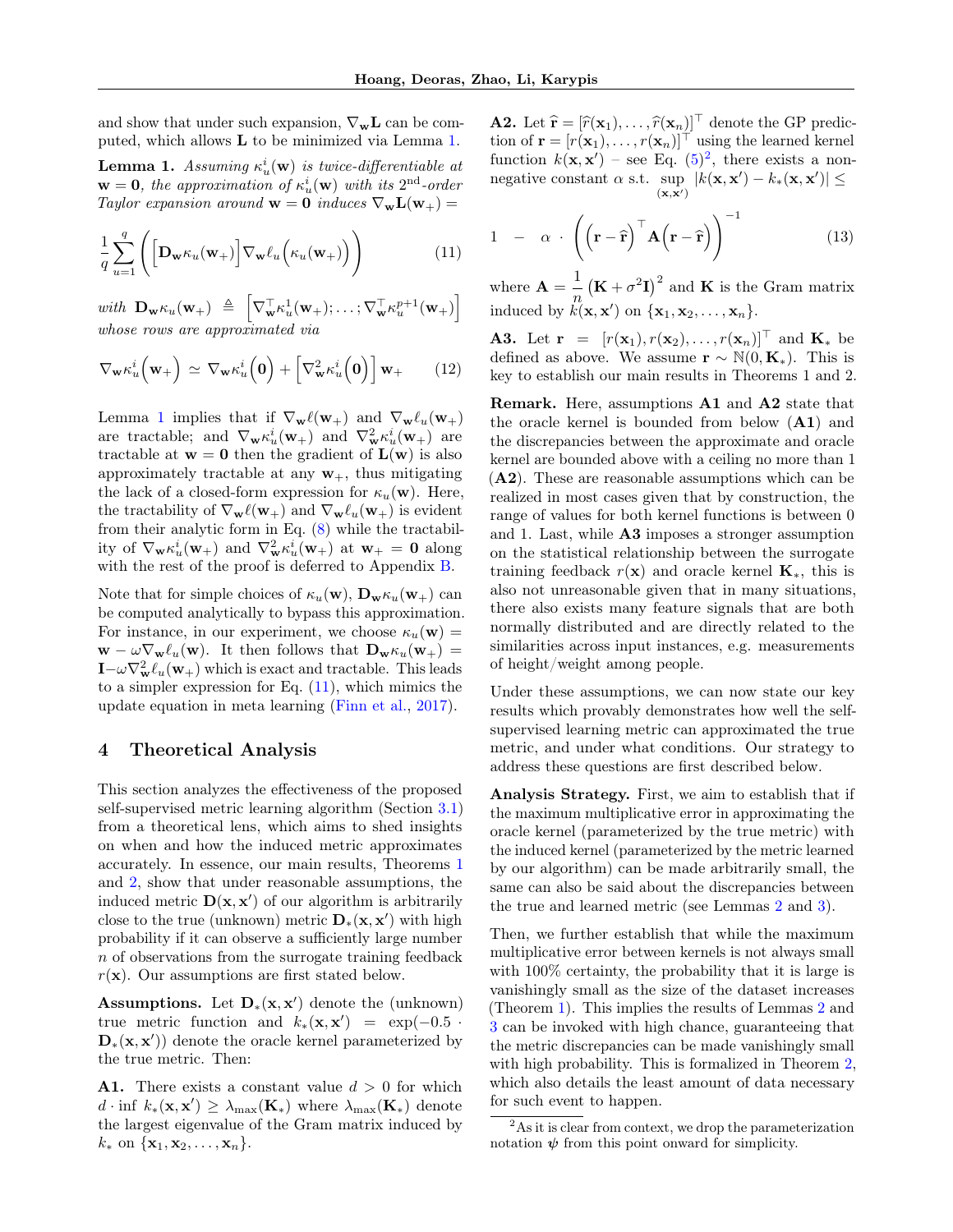Formal Results. To begin our technical analysis, we start with Lemma [2](#page-5-3) below which shows that if the ratio between the true and approximate kernel values,  $k_*(\mathbf{x}, \mathbf{x}')$  and  $k(\mathbf{x}, \mathbf{x}')$ , can be made arbitrarily close at  $(x, x')$  then the approximated distance metric is also arbitrarily close at  $(\mathbf{x}, \mathbf{x}')$ .

<span id="page-5-3"></span>Lemma 2. Suppose  $(1 - \epsilon) \cdot k_*(\mathbf{x}, \mathbf{x}') \leq k(\mathbf{x}, \mathbf{x}') \leq$  $(1 + \epsilon) \cdot k_*(\mathbf{x}, \mathbf{x}')$  for  $\epsilon \in (0, 1)$  then

$$
\left| \mathbf{D}(\mathbf{x}, \mathbf{x}') - \mathbf{D}_*(\mathbf{x}, \mathbf{x}') \right| \leq 2 \log \left( \frac{1}{1 - \epsilon} \right) . \tag{14}
$$

The result of Lemma [2,](#page-5-3) which is formally proved in Appendix [C,](#page-12-1) suggests a direct strategy to guarantee the metric approximation is close to zero simultaneously for all pair  $(x, x')$ , as formalized in Lemma [3.](#page-5-4)

<span id="page-5-4"></span>**Lemma 3.** Suppose 
$$
\sup_{(\mathbf{x}, \mathbf{x}')} \left| \frac{k(\mathbf{x}, \mathbf{x}') - k_*(\mathbf{x}, \mathbf{x}')}{k_*(\mathbf{x}, \mathbf{x}')} \right| \le \epsilon
$$
  
for  $\epsilon \in (0, 1)$  then

$$
\forall (\mathbf{x}, \mathbf{x}') : \left| \mathbf{D}(\mathbf{x}, \mathbf{x}') - \mathbf{D}_*(\mathbf{x}, \mathbf{x}') \right| \leq 2 \log \left( \frac{1}{1 - \epsilon} \right) (15)
$$

Enforcing the premise of Lemma  $3$  – see its proof in Appendix  $D$  – however, is not always possible as it depends on the randomness in which we obtain our observations of the surrogate training feedback  $r(\mathbf{x})$ . This raises the following questions:

How likely this happens and how many observations are sufficient to guarantee that such premise would happen with high chance?

These are addressed in Theorems [1](#page-5-0) and [2](#page-5-1) below.

<span id="page-5-0"></span>**Theorem 1.** Let  $g(\tau) \triangleq \log(\tau) + (1/\tau) - 1$  and  $c_{\epsilon} \triangleq$  $\epsilon \lambda_{\max}(\mathbf{K}_{*})/d$ , we have

<span id="page-5-5"></span>
$$
\Pr\left(\sup_{(\mathbf{x}, \mathbf{x}')} \left| \frac{k(\mathbf{x}, \mathbf{x}') - k_*(\mathbf{x}, \mathbf{x}')}{k_*(\mathbf{x}, \mathbf{x}')} \right| \ge \epsilon\right)
$$
  
 
$$
\le \exp\left(-\frac{1}{2}n \cdot g\left(\frac{\sigma^4}{\alpha}\left(1 - c_{\epsilon}\right)\lambda_{\max}\left(\mathbf{K}_*\right)\right)\right) \qquad (16)
$$

where the constants d and  $\alpha$  are defined in A1 and A2 above respectively. The detailed proof of Theorem [1](#page-5-0) is deferred to Appendix [E.](#page-13-0) In addition, we note that  $g(\tau)$ is non-negative so the RHS of Eq. [\(16\)](#page-5-5) is no greater than 1, ensuring that the bound is not vacuous.

Theorem [1](#page-5-0) therefore establishes that the premise of Lemma [3](#page-5-4) will happen with a high probability with a sufficiently large value of  $n$ , thus asserting its implication of Lemma [3](#page-5-4) with high chance. This guarantees the discrepancy between the learned and true metric at any pair  $(x, x')$  can be made arbitrarily small with a large value of n. This is formalized below.

<span id="page-5-1"></span>**Theorem 2.** Let 
$$
g(\tau) = \log(\tau) + (1/\tau) - 1
$$
 and  $g_{\epsilon} =$   
\n $g\left(\frac{\sigma^4}{\alpha} \left(1 - \lambda_{\max}\left(\mathbf{K}_*\right)\frac{\epsilon}{d}\right) \lambda_{\max}\left(\mathbf{K}_*\right)\right)$ . Then,  
\n $\Pr\left(\sup_{(\mathbf{x}, \mathbf{x}')} \left| \mathbf{D}(\mathbf{x}, \mathbf{x}') - \mathbf{D}_*(\mathbf{x}, \mathbf{x}')\right| \leq 2 \log\left(\frac{1}{1-\epsilon}\right)\right)$   
\n $\geq 1 - \delta$  (17)

when  $n \geq \frac{2}{g_{\epsilon}} \log \frac{1}{\delta}$  and  $\delta \in (0,1)$  is an arbitrarily small confidence parameter. Theorem [2](#page-5-1) can be derived from Theorem [1](#page-5-0) by setting the RHS of Eq.  $(16)$  to an arbitrarily small value  $\delta$ , solving for n and following up with direct application of Lemma [3.](#page-5-4) Its proof is deferred to Appendix [F.](#page-14-0)

Theorem [2](#page-5-1) thus concludes our analysis with the following take-home message: Under reasonable assumptions in A1, A2 and A3, the metric induced by our selfsupervised learning algorithm is vanishingly close to the true metric with arbitrarily high probability provided that we have access to a sufficiently large dataset of the surrogate training feedback  $r(\mathbf{x})$ . The statistical relation between this surrogate feedback and the true metric as stated in A3 is key to establish this result.

## <span id="page-5-2"></span>5 Experiment

We evaluate our proposed self-supervised and personalized metric learning algorithms on the MovieLens [\(Harper and Konstan,](#page-9-16) [2015\)](#page-9-16) and Yelp review dataset<sup>[3](#page-5-6)</sup>. A short description of the datasets is provided below.

MovieLens Dataset. The dataset comprises 26K+ items which were interacted with by 138K+ users. Each interaction is a triplet of user, item and timestamp which is measured in seconds with respect to a certain point of origin in 1970. There are about 20M of such interactions and in addition, the dataset also provides multiple channels of meta data per item in various formats such as categorical (genre), numerical (rating) and text (plot and title). Here, representations of categorical and text features are multi-hot and pretrained BERT [\(Devlin et al.,](#page-9-27) [2018\)](#page-9-27) embedding vectors, respectively.

Yelp Review Dataset. The dataset comprises 8M+ reviews given to businesses by customers. Here, we treat the businesses as items and customers as users. There are approximately 160K+ businesses (items) and about 2M+ customers (users). For each business, we have meta data regarding its averaged rating and business categories. The latter of which is represented as a multi-hot vector ranging over  $1300+$  categories (e.g., Burgers, Mexican and Gastropubs).

<span id="page-5-6"></span><sup>3</sup>https://www.yelp.com/dataset/download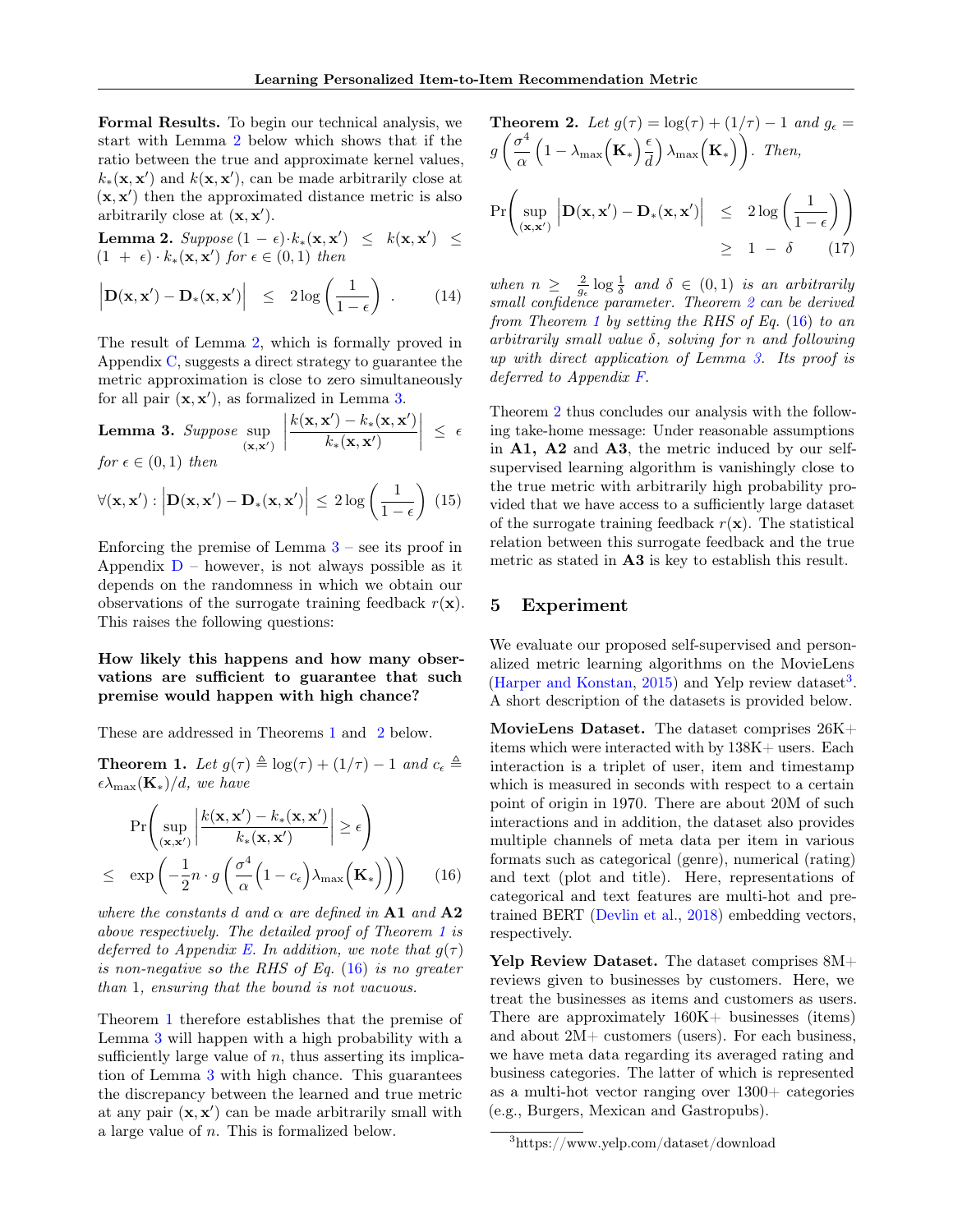Both datasets were pre-processed using the same procedure as described in Section [A.1.](#page-11-0) In what follows, our experiments aim to address the following key questions:

Q1. Does the induced metric via self-supervised learning (Section [3.1\)](#page-2-0) improve over the vanilla metric induced from optimizing a Siamese network on noisy annotations of similar pairs of items?

Q2. Does such SSL induced metric can be further personalized (Section [3.2\)](#page-3-0) to fit better with a user's personal notion of similarity, which often varies substantially across different users?

Evaluation. Once learned, the item-to-item metric is used to rank the items in the list of candidates (i.e., the entire item catalogue) in the decreasing order of their similarities to a test item. For each test item, the quality of the resulting ranked list can then be assessed via standard ranking measurements such as mean reciprocal rank (MRR), hit rate (HR) and normalized discounted cumulative gain (NDCG). See below.

Measurement Description. To evaluate the efficiency of an item metric  $\bf{D}$  on a specific item  $\bf{x}$ , we use it to compute the distance between x and every other item  $x'$  in the catalogue. The top  $k = 10$  closest items  $\{\mathbf x'_1,\ldots,\mathbf x'_k\}$  based on their computed distances to **x** are then extracted. Let  $G(x)$  denote the set of similar items to  $x$ , the following quality measurements are computed to assess D:

**HR@K.** The HR@K (or *hit rate* at  $k$ ) measurement of D at test item x is

$$
\mathbf{HR}_k\Big(\{\mathbf{x}'_i\}_{i=1}^k;\mathbf{x}\Big) \triangleq k^{-1}\sum_{i=1}^k \mathbb{I}\Big(\mathbf{x}'_i \in \mathbf{G}(\mathbf{x})\Big)
$$

where  $\{\mathbf x_1', \ldots, \mathbf x_k'\}$  represent the top k items suggested by the recommender, in decreasing order of relevance to the test item x. The average HR@K is computed by averaging over items in a test set.

MRR@K. The MRR@K (or mean reciprocal rank at k) measurement of  **at**  $**x**$  **is** 

$$
\operatorname{{\bf MRR}}_k\Big(\{\mathbf{x}'_i\}_{i=1}^k; \mathbf{x}\Big) \triangleq \Big(\operatorname{{\rm arg\,min}}_{i=1}^k\{\mathbf{x}'_i:\mathbf{x}'_i \in \mathbf{G}(\mathbf{x})\}\Big)^{\!-1}
$$

or 0 if none of the recommended items is in  $G(x)$ . The average MRR@K is then computed by averaging over items in a test set.

NDCG@K. First, the DCG@K – discounted cumulative gain at  $k$  – measurement of **D** at **x** is

$$
\begin{aligned} \mathbf{NDCG}_{k}\Big(\{\mathbf{x}'_{i}\}_{i=1}^{k};\mathbf{x}\Big) &\triangleq \mathbb{I}\Big(\mathbf{x}'_{1} \in \mathbf{G}(\mathbf{x})\Big) \\ &+ \sum_{i=2}^{k} \mathbb{I}\Big(\mathbf{x}'_{i} \in \mathbf{G}(\mathbf{x})\Big) \cdot \log_{2}^{-1}\left[i\right] \end{aligned}
$$

The NDCG@K – normalized discounted cumulative *gain* at  $K$  – is then obtained by dividing DCG@K to the maximum achievable DCG@K by a permutation of items in the recommendation list. The average NDCG@K is computed by averaging over the test set.

The overall assessment of the item-to-item metric is then computed by averaging the above measurements over the set of test items. Here, the test items are those whose 1st interaction happens after a timestamp (hence, not visible to the learning algorithms) which was set so that the test set comprises about 5% of the entire item catalogue.

To set the ground-truth for item-to-item recommendation, we deem two items similar if they were interacted with by the same users within a time horizon. Otherwise, they are deemed dissimilar. Here, we also note that unlike user-item truths, item-item truths acquired in this fashion are undeniably noisy so during training, we further make use of a downstream prediction task that (presumably) correlates well with the oracle itemitem truths. To our intuition, rating prediction in the case of movies does appear to correlate with item similarities, which explains for the improved performance of our SSL method as reported in Section [5.1](#page-6-0) below.

All experiments were run on a computing server with a Tesla V100 GPU with 16GB RAM. For more information regarding our experiment setup and data pre-processing, please refer to Appendix [A.](#page-11-1)

#### <span id="page-6-0"></span>5.1 Self-Supervised Metric Learning

To answer Q1, we evaluate the performance of the itemto-item metrics generated by (1) optimizing the vanilla Siamese ensemble (SIAMESE) combining the meta information channels (including ratings) of the items; (2) optimizing the more recently proposed SPE method [\(Hu et al.,](#page-9-3) [2019\)](#page-9-3) using ratings as side information and other channels as content; and (3) optimizing the GP with Siamese kernel (SSL), which is initialized with the Siamese ensemble generated in (1), using averaged ratings of the items. The results were averaged over 5 independent runs and reported in Figure [1](#page-7-0) and Figure [2.](#page-7-1)

It is observed from both Figure [1](#page-7-0) and Figure [2](#page-7-1) that our SSL metric becomes increasingly better and outperforms both the semi-parametric embedding (SPE) and SIAMESE baselines significantly (across all measurements) after 3000 iterations. This provides strong evidence to support our intuition earlier (Section [1\)](#page-0-0) that as we implicitly express the correlation between items in terms of the metric representation that parameterizes a GP model, a well-fitted GP would induce a well-shaped metric that preserves the averaged similarity geometry of items, as suggested in Section [4.](#page-4-0)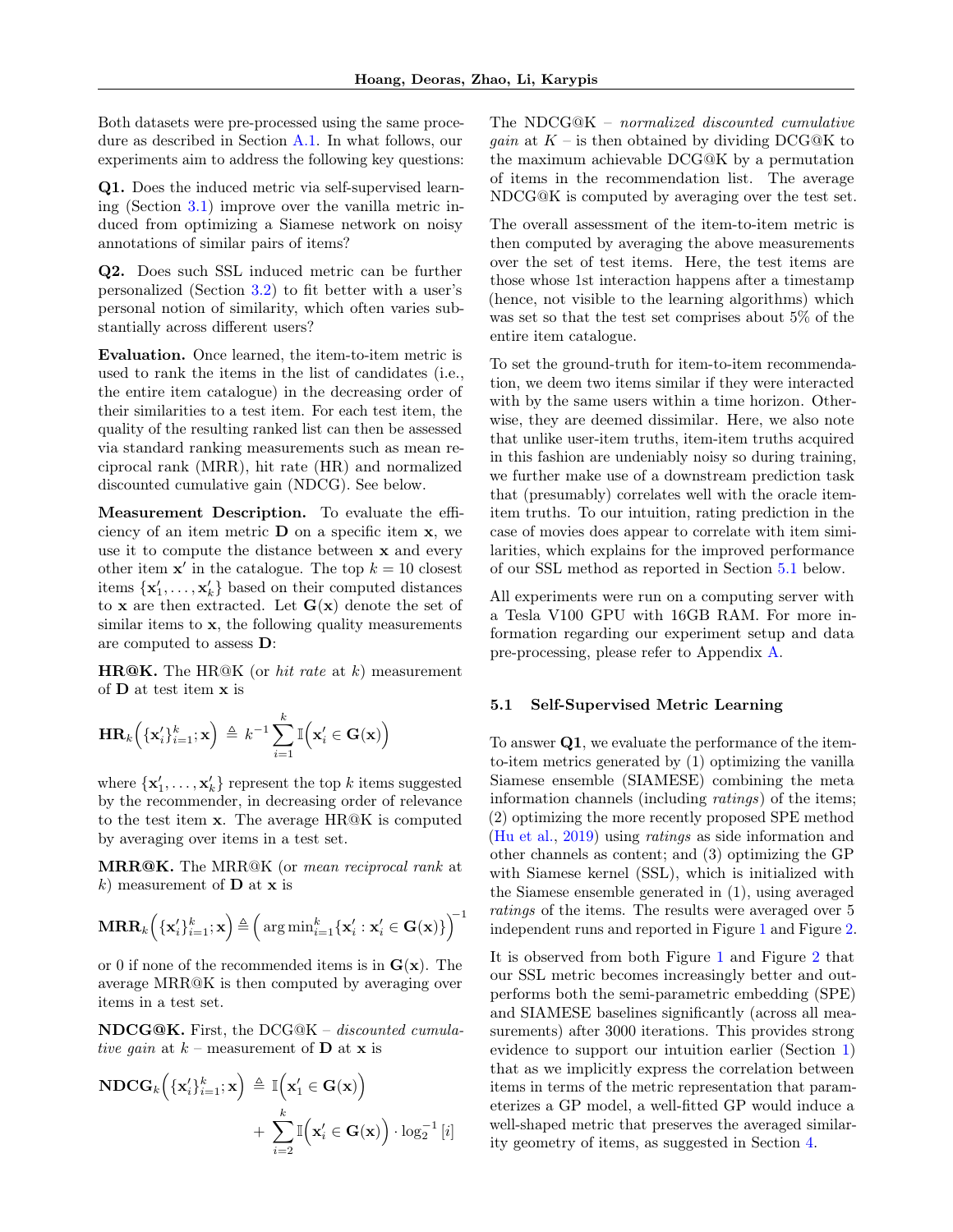

<span id="page-7-0"></span>Figure 1: Plots of the averaged MRR, NDCG and HR measurements (over 5 independent SSL runs) of our SSL metric when it was used to produce a top-10 recommendation list for each unseen test item from the MovieLens dataset. The corresponding measurements of SPE and Siamese baselines were also included as references. These measurements however do not improve with more iterations as SPE and Siamese are non-SSL.



<span id="page-7-1"></span>Figure 2: Plots of the averaged MRR, NDCG and HR measurements (over 5 independent SSL runs) of our SSL metric evaluated on YELP dataset. The performance of SPE and Siamese baselines were also included as references. These measurements however do not improve with more iterations as SPE and Siamese are non-SSL. Similar to our experiments with the MovieLens dataset, the MRR, NDCG and HR measurements are computed with respect to top-10 recommendation lists produced by the participating baselines on the same unseen test set.



<span id="page-7-2"></span>Figure 3: Bar charts of the individual MRR, NDCG and HR measurements of a set of 20 randomly sampled users with fewer than 200 interactions with items in the catalogue. Red (blue) columns reflect the measurement (MRR, NDCG and HR) of the personalized (base) SSL metric on those users.

#### 5.2 Personalized Metric Learning

Though we obtain positive evidence in Section [5.1](#page-6-0) that our SSL-induced metric improves significantly over all baselines, this is measured on the average over the entire user population rather than on each individual user. In the former context, as long as two items A and B are both interacted with by a user in the population, they are considered similar. But, in the (latter) context of a single user, A and B might not be considered similar if the user never interacts with both of them. In this case, we are interested in understanding how well our SSL metric would perform with and without personalization (see Q2), especially on users with limited data. To shed light on this matter, we sample a subset of 20 users with fewer than 200 (but no fewer than 20) item interactions. We then compute a personalizable metric based on the previously computed SSL-induced metric via minimizing Eq. [\(9\)](#page-3-5). The personalizable metric is then tuned to fit each user's individual rating data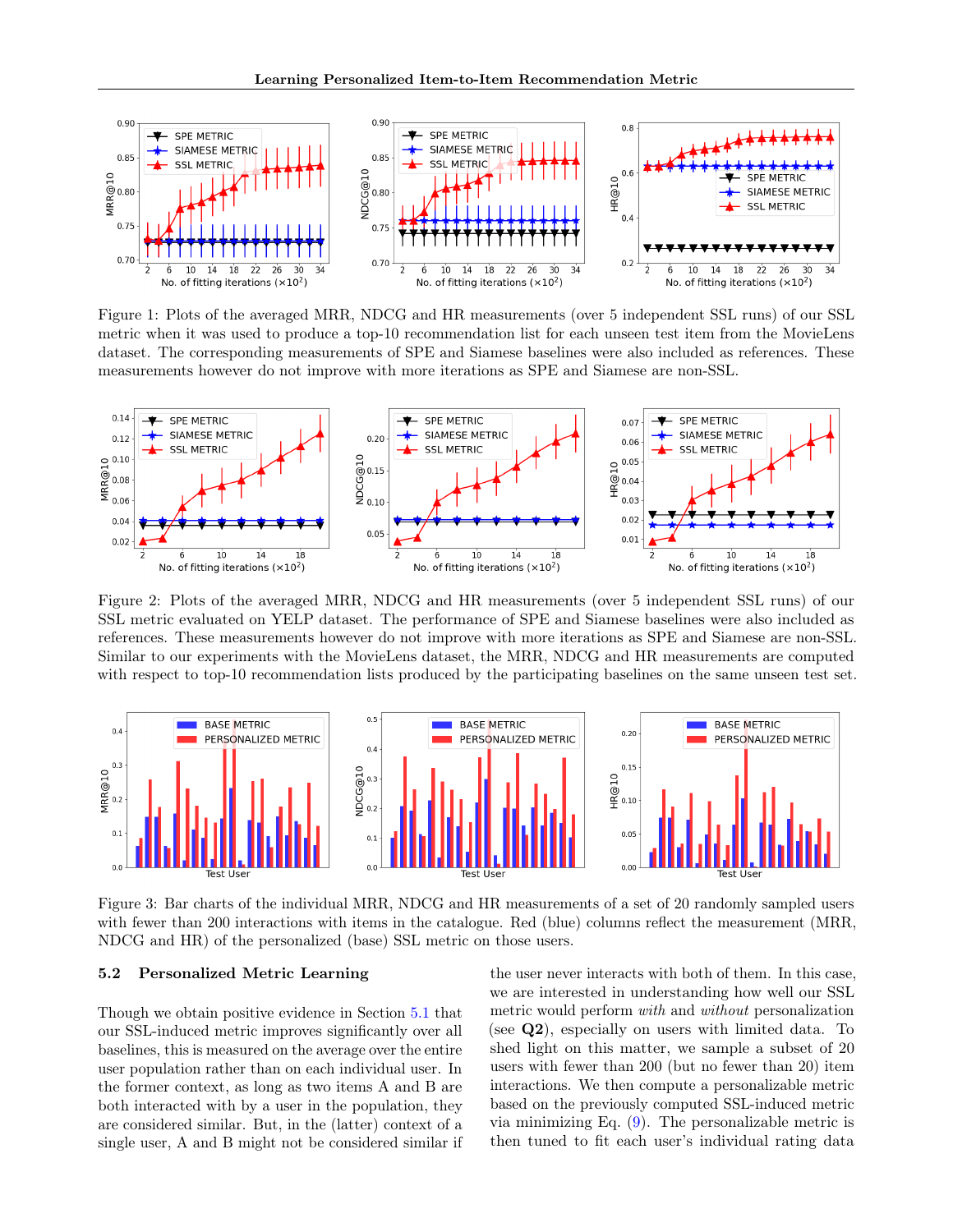

<span id="page-8-1"></span>Figure 4: Bar charts of the individual MRR, NDCG and HR measurements of our SSL metric on a set of randomly sampled users with fewer than 200 interactions with items in the catalogue. Red (blue) columns reflect the quality measurement (MRR, NDCG and HR) of the personalized (base) SSL metric on those users.



<span id="page-8-0"></span>Figure 5: Plots of the MRR, NDCG and HR measurements of our personalized metric over 2000 personalization iterations on the MovieLens dataset. Our personalized metric was evaluated separately on each user and the plotted results were averaged over 20 users. Here, its performance measurements on each individual user is computed using only the user's personal co-interaction data, rather than the co-interaction data over the entire population, which is stricter and expectedly so to evaluate personalized performance.

using the SSL recipe in Section [3.1.](#page-2-0)

The MRR, NDCG and HR measurements of the metric (before and after 2000 personalization iterations on the MovieLens dataset) are reported in Figures [3](#page-7-2) and [5.](#page-8-0) Our observations are as follows: (1) on average (over 20 users), the personalized metric consistently shows a sheer improvement over its SSL base in Figure [5;](#page-8-0) (2) on an individual basis, the personalized MRR, NDCG and HR measurements improve significantly on 16/20, 17/20 and 17/20 users, resulting in success rates of 80%, 85% and 85% (see Figure [3\)](#page-7-2).

We also evaluate and report the individual personalized MRR, NDCG and HR measurements on the Yelp Review dataset for a sampled group of 20 users in Figure [4.](#page-8-1) In most individual cases, it can again be seen that the personalized metric also improves over the base metric (see Fig. [4\)](#page-8-1). These observations are therefore all consistent with our early observations on the MovieLens dataset. Note that, these are averaged measurements over the selected users. For each individual, the measurement is computed based only on the corresponding user's personal co-interaction data, rather than on the co-interaction data over the entire population. Thus, this is a stricter performance measurement in comparison to that of Section [5.1,](#page-6-0) and expectedly so to evaluate personalized performance.

## 6 Conclusion

This paper develops a self-supervised learning method for item-item metric distance in the context of a recommendation system where direct training examples are not readily available. The developed method embeds the metric representation as kernel parameters of a Gaussian process regression model, which is fitted on a surrogate prediction task whose training examples are more readily available. Our approach builds on the intuition that similar items should induce similar model prediction on the surrogate task, thus expressing and optimizing GP prediction in terms of item-item similarities can implicitly guide it towards capturing the right metric. We show that theoretically, our learning model can recover the right metric up to a certain error threshold with high probability.

Societal Impact. Though applications of our work to real data could result in ethical considerations, this is an unpredictable side-effect of our work. We use sanitized public datasets to evaluate its performance. No ethical considerations are raised.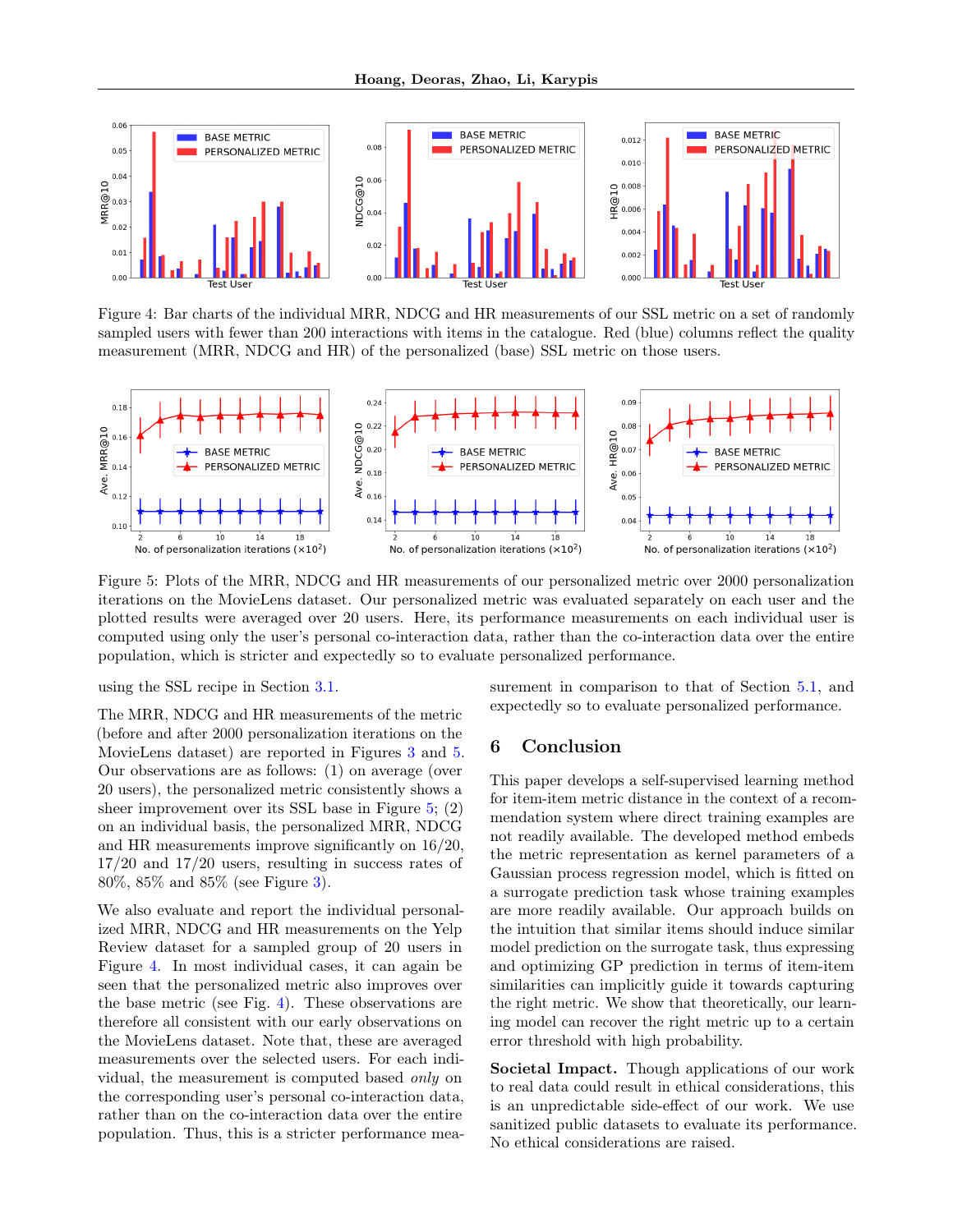#### References

- <span id="page-9-7"></span>A. Bar-Hillel, N. Shental, and D. Weinshall. Learning distance functions using equivalence relations. In Proc. ICML, 2003.
- <span id="page-9-11"></span>S. Chopra, R. Hadsell, and Y. LeCun. Learning a similarity metric discriminatively with application to face verification. In Proc. CVPR, pages 539–546, 2005.
- <span id="page-9-8"></span>J. V. Davis, P. Jain, S. Sra, and I. S. Dhillon. Information-theoretic metric learning. In Proc. ICML, pages 209–216, 2003.
- <span id="page-9-27"></span>Jacob Devlin, Ming-Wei Chang, Kenton Lee, and Kristina Toutanova. Bert: Pre-training of deep bidirectional transformers for language understanding. arXiv preprint arXiv:1810.04805, 2018.
- <span id="page-9-17"></span>C. Domeniconi and D. Gunopulos. Adaptive nearest neighbor classification using support vector machines. In Proc. NIPS, 2002.
- <span id="page-9-26"></span>C. Finn, P. Abbeel, and S. Levine. Model-agnostic meta-learning for fast adaptation of deep networks. In Proc. ICML, 2017.
- <span id="page-9-12"></span>J. Goldberger, S. Roweis, G. Hinton, and R. Salakhutdinov. Neighborhood components analysis. In Proc. NIPS, 2005.
- <span id="page-9-14"></span>Huifeng Guo, Ruiming Tang, Yunming Ye, Zhenguo Li, and Xiuqiang He. Deepfm: a factorization-machine based neural network for ctr prediction. In Proc. IJCAI, pages 1725–1731, 2017.
- <span id="page-9-16"></span>F. M. Harper and J. A. Konstan. The MovieLens datasets: History and context. ACM Transactions on Interactive Intelligent Systems (TIIS), 5(4):1–19, 2015.
- <span id="page-9-18"></span>T. Hastie and R. Tibshirani. Discriminant adaptive nearest neighbor classification. IEEE Pattern Analysis and Machine Intelligence, 18, 1996.
- <span id="page-9-1"></span>Xiangnan He, Lizi Liao, Hanwang Zhang, Liqiang Nie, Xia Hu, and Tat-Seng Chua. Neural collaborative filtering. In Proc. WWW, pages 173–182, 2017.
- <span id="page-9-22"></span>J. Hensman, N. Fusi, and N. D. Lawrence. Gaussian processes for big data. In Proc. UAI, pages 282–290, 2013.
- <span id="page-9-28"></span>Q. M. Hoang, T. N. Hoang, and K. H. Low. A generalized stochastic variational Bayesian hyperparameter learning framework for sparse spectrum Gaussian process regression. In Proc. AAAI, pages 2007–2014, 2017.
- <span id="page-9-25"></span>Q. M. Hoang, T. N. Hoang, H. Pham, and D. P. Woodruff. Revisiting the sample complexity of sparse spectrum approximation of gaussian processes. In Proc. NeurIPS, 2020.
- <span id="page-9-23"></span>T. N. Hoang, Q. M. Hoang, and K. H. Low. A unifying framework of anytime sparse Gaussian process regression models with stochastic variational inference for big data. In Proc. ICML, pages 569–578, 2015.
- <span id="page-9-24"></span>T. N. Hoang, Q. M. Hoang, and K. H. Low. A distributed variational inference framework for unifying parallel sparse Gaussian process regression models. In Proc. ICML, pages 382–391, 2016.
- <span id="page-9-30"></span>T. N. Hoang, Q. M. Hoang, O. Ruofei, and K. H. Low. Decentralized high-dimensional bayesian optimization with factor graphs. In Proc. AAAI, 2018.
- <span id="page-9-29"></span>T. N. Hoang, Q. M. Hoang, K. H. Low, and J. P. How. Collective online learning of Gaussian processes in massive multi-agent systems. In Proc. AAAI, 2019.
- <span id="page-9-3"></span>P. Hu, R. Du, Y. Hu, and N. Li. Hybrid item-item recommendation via semi-parametric embedding. In Proc. IJCAI, pages 2521–2527, 2019.
- <span id="page-9-15"></span>Yehuda Koren, Robert Bell, and Chris Volinsky. Matrix factorization techniques for recommender systems. Computer, 42(8):30–37, 2009.
- <span id="page-9-9"></span>B. Kulis. Metric Learning: A Survey. Foundations and Trends in Machine Learning, 2012.
- <span id="page-9-19"></span>J. T. Kwok and I. W. Tsang. Learning with idealized kernels. In Proc. ICML, 2003.
- <span id="page-9-21"></span>M. Lázaro-Gredilla, J. Quiñonero-Candela, C. E. Rasmussen, and A. R. Figueiras-Vidal. Sparse spectrum Gaussian process regression. Journal of Machine Learning Research, pages 1865–1881, 2010.
- <span id="page-9-10"></span>G. Lebanon. Flexible metric nearest neighbor classification. In Proc. IJCAI, 2003.
- <span id="page-9-4"></span>P. Lops, M. D. Gemmis, and G. Semeraro. Contentbased recommender systems: State of the art and trends. In Recommender Systems Handbook, pages 73–105, 2011.
- <span id="page-9-13"></span>J. Lu, J. Hu, and J. Zhou. Deep metric learning for visual understanding: An overview of recent advances. IEEE Signal Processing Magazine, 34:76–84, 2017.
- <span id="page-9-20"></span>David J. C. Mackay. Introduction to gaussian processes. 1998.
- <span id="page-9-2"></span>A. Mnih and R. Salakhutdinov. Probabilistic matrix factorization. In Proc. NIPS, pages 1257–1264, 2007.
- <span id="page-9-5"></span>R. J. Mooney and L. Roy. Content-based book recommending using learning for text categorization. In Proc. 5th ACM Conference on Digital Libraries, pages 195–204, 2000.
- <span id="page-9-0"></span>X. Ning and G. Karypis. Slim: Sparse linear methods for top-n recommender systems. In Proc. ICDM, 2011.
- <span id="page-9-6"></span>M. J. Pazzani and D. Billsus. Content-based recommendation systems. In Proc. The Adaptive Web, Methods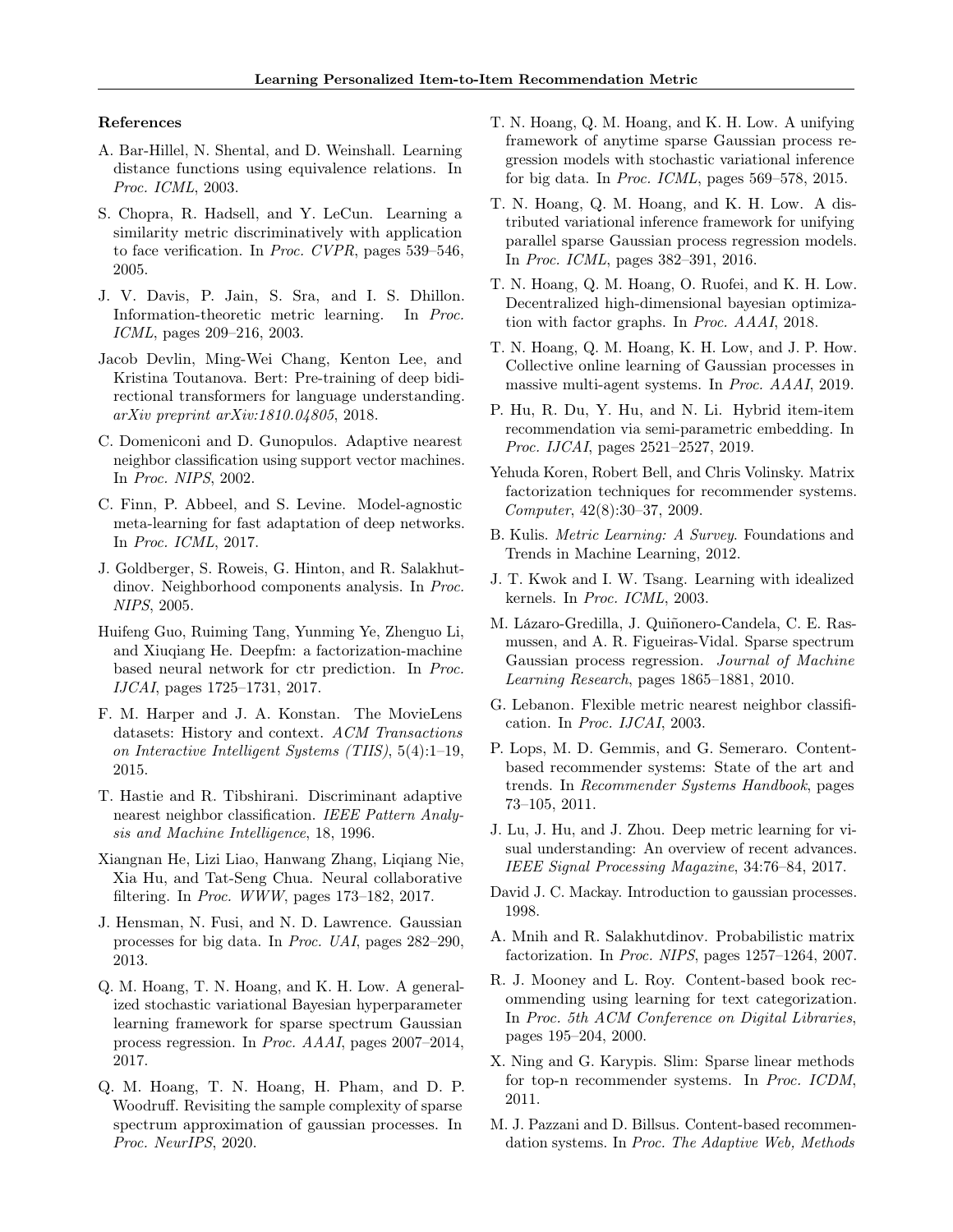and Strategies of Web Personalization, pages 325–341, 2007.

- <span id="page-10-13"></span>J. Quiñonero-Candela and C. E. Rasmussen. A unifying view of sparse approximate Gaussian process regression. Journal of Machine Learning Research, 6:1939–1959, 2005.
- <span id="page-10-10"></span>J. Quiñonero-Candela, C. E. Rasmussen, and C. K. I. Williams. Approximation methods for gaussian process regression. Large-Scale Kernel Machines, pages 203–223, 2007.
- <span id="page-10-6"></span>C. E. Rasmussen and C. K. I. Williams. Gaussian Processes for Machine Learning. MIT Press, 2006.
- <span id="page-10-0"></span>R. Salakhutdinov and A. Mnih. Bayesian probabilistic matrix factorization using markov chain monte carlo. In Proc. ICML, pages 880–887, 2008.
- <span id="page-10-14"></span>A. Schwaighofer and V. Tresp. Transductive and inductive methods for approximate Gaussian process regression. In Proc. NIPS, pages 953–960, 2003.
- <span id="page-10-4"></span>Suvash Sedhain, Aditya Krishna Menon, Scott Sanner, and Lexing Xie. Autorec: Autoencoders meet collaborative filtering. In Proc. WWW, pages 111–112, 2015.
- <span id="page-10-15"></span>M. Seeger, C. K. I. Williams, and N. D. Lawrence. Fast forward selection to speed up sparse Gaussian process regression. In Proc. AISTATS, 2003.
- <span id="page-10-16"></span>A. J. Smola and P. L. Bartlett. Sparse greedy Gaussian process regression. In Proc. NIPS, pages 619–625, 2001.
- <span id="page-10-17"></span>E. Snelson and Z. Gharahmani. Sparse Gaussian processes using pseudo-inputs. In Proc. NIPS, pages 1259–1266, 2005.
- <span id="page-10-11"></span>E. L. Snelson. Flexible and efficient Gaussian process models for machine learning. Ph.D. Thesis, University College London, London, UK, 2007.
- <span id="page-10-18"></span>E. L. Snelson and Z. Ghahramani. Local and global sparse Gaussian process approximation. In Proc. AISTATS, 2007.
- <span id="page-10-9"></span>M. K. Titsias. Variational learning of inducing variables in sparse Gaussian processes. In Proc. AISTATS, 2009.
- <span id="page-10-5"></span>Romain Warlop, Alessandro Lazaric, and Jérémie Mary. Fighting boredom in recommender systems with linear reinforcement learning. In S. Bengio, H. Wallach, H. Larochelle, K. Grauman, N. Cesa-Bianchi, and R. Garnett, editors, Advances in Neural Information Processing Systems, volume 31. Curran Associates, Inc., 2018. URL [https:](https://proceedings.neurips.cc/paper/2018/file/210f760a89db30aa72ca258a3483cc7f-Paper.pdf) [//proceedings.neurips.cc/paper/2018/file/](https://proceedings.neurips.cc/paper/2018/file/210f760a89db30aa72ca258a3483cc7f-Paper.pdf) [210f760a89db30aa72ca258a3483cc7f-Paper.pdf](https://proceedings.neurips.cc/paper/2018/file/210f760a89db30aa72ca258a3483cc7f-Paper.pdf).
- <span id="page-10-2"></span>E. Xing, A. Ng, M. Jordan, and S. Russell. Distance metric learning with application to clustering with side-information. In Proc. NIPS, 2003.
- <span id="page-10-3"></span>X. Yang, P. Zhou, and M. Wang. Person reidentification via structural deep metric learning. IEEE Transaction on Neural Network Learning System, pages 1–12, 2018.
- <span id="page-10-12"></span>Haibin Yu, Trong Nghia Hoang, Kian Hsiang Low, and Patrick Jaillet. Stochastic variational inference for fully bayesian sparse gaussian process regression models. CoRR, abs/1711.00221, 2017. URL [http:](http://arxiv.org/abs/1711.00221) [//arxiv.org/abs/1711.00221](http://arxiv.org/abs/1711.00221).
- <span id="page-10-1"></span>K. Yu, J. Lafferty, S. Zhu, and Y. Gong. Large-scale collaborative prediction using a non-parametric random effects model. In Proc. ICML, pages 1185–1192, 2009.
- <span id="page-10-7"></span>K. Zhang, M. Tang, and J. T. Kwok. Applying neighborhood consistency for fast clustering and kernel density estimation. In Proc. CVPR, pages 1001–1007, 2005.
- <span id="page-10-8"></span>Z. Zhang, J. Kwok, and D. Yeung. Parametric distance metric learning with label information. In Proc. IJCAI, 2003.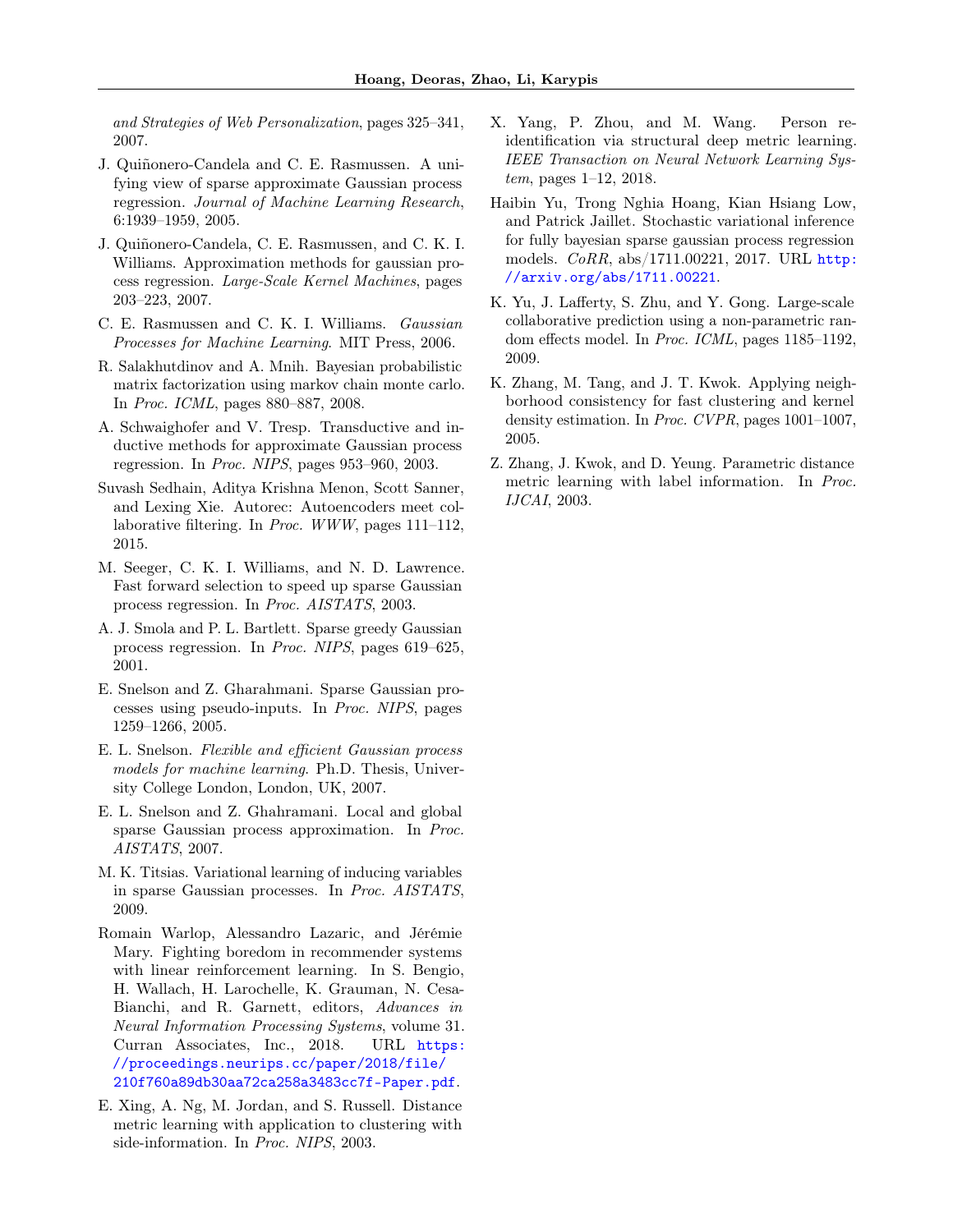# Supplementary Material: Learning Personalized Item-to-Item Recommendation Metric via Implicit Feedback

## <span id="page-11-1"></span>A Additional Experimental Details

#### <span id="page-11-0"></span>A.1 Experiment Setup

In our experiment setup, each dataset is pre-processed in the following forms that describe separately the item's behavior data (e.g., user-item interactions) and its content information (e.g., the meta data of an item that is user-independent). This includes:

Interaction Data. This is a collection of tuples (user, item, rating, timestamp), each of which describes an event where a user gives an item a certain rating at a certain time marked by timestamp. Here, the timestamp is in seconds counting from a certain origin in the past. For example, the time origin of the MovieLens dataset is at midnight (UTC) of January 1, 1970.

Meta Data. This comprises multiple channels of different meta data. Each channel is a collection of pairs  $(x, v)$  where x is the item identification (e.g., a movie ID in a database) and v is either a scalar, multi-hot vector or a dense embedding vector representing a numerical feature, a categorical feature and an embedding of a text feature. For example, movie ratings would be represented as scalars, movie genres would be represented by multi-hot vectors, whose dimension is the total number of genres. Movie title and description are represented by 768-dim embedding vectors generated by pre-trained BERT models [\(Devlin et al.,](#page-9-27) [2018\)](#page-9-27).

Noisy Annotations of Similar (Dissimilar) Pairs. To train a Siamese Net that captures the similarities between items, the standard method is to acquire (noisy) annotations of similar/dissimilar pairs of items. Here, for each user u, we collect and sort the items  ${x_1, x_2, \ldots, x_q}$  that **u** has interacted with in the increasing order of time. For an randomly sampled item  $\mathbf{x}_i \sim {\mathbf{x}_1, \mathbf{x}_2, \dots, \mathbf{x}_q}$ , we will sample (independently) h items  $\{x_1^+, x_2^+, \ldots, x_h^+\}$  within a forward  $\kappa$ -step window  $\{x_{i+1}, x_{i+2}, \ldots, x_{i+\kappa}\}.$  This forms h positive (similar) pairs  $\{(\mathbf{x}_i, \mathbf{x}_i^{\dagger})\}_{i=1}^h$  per user. We also sample randomly (over the item catalogue) another h items  $\{x_1^-, \ldots, x_h^-\}$ to form another h negative pairs  $\{(\mathbf{x}_i, \mathbf{x}_i^{\dagger})\}_{i=1}^h$ .

Training Siamese Net Baseline. This results in a dataset  $\{(\mathbf{x}_a, \mathbf{x}_b, y_{ab})\}$  where  $y_{ab} = 0$  indicates  $(\mathbf{x}_a, \mathbf{x}_b)$ is a pair of similar items and otherwise for  $y_{ab} = 1$ (see Section [2.1\)](#page-1-1). Here, the items  $x_a$  and  $x_b$  are represented as lists of meta vectors (one per channel),  $\mathbf{x}_a = [\mathbf{v}_a^1, \dots, \mathbf{v}_a^p]$  and  $\mathbf{x}_b = [\mathbf{v}_b^1, \dots, \mathbf{v}_b^p]$ , respectively. This dataset will then be used to train a Siamese ensemble (see Section [3.2\)](#page-3-0) which learns a separate individual Siamese distance  $D_i(v_a^i, v_b^i)$  per meta channel, and combines them via Eq. [\(6\)](#page-3-1).  $\mathbf{D}_i(\mathbf{v}_a^i, \mathbf{v}_b^i)$  is computed via Eq. [\(5\)](#page-2-4) which is expressed in the abstract form of a feature embedding tower  $\mathbf{F}_{\mathbf{v}}$  and a scale matrix  $\Lambda$ . Both of which are detailed next in Appendix [A.2.](#page-11-2)

Item Test Set. The above annotation is restricted to items that appears before a certain time T. An item is considered to appear before T if the earliest time it was interacted with by a user is before T. In our experiment, T is selected such that the no. of test item is about 5% of the item catalogue.

#### <span id="page-11-2"></span>A.2 Model Parameterization

This section elaborates further on the Siamese ensemble architecture that we mention in the main text. First, this refers to Eq. [\(6\)](#page-3-1) which breaks down the overall item metric into individual metric across multiple meta channels. Second, each individual metric is characterized in Eq. [\(2\)](#page-2-5) which concerns a feature embedding tower  $\mathbf{F}(\mathbf{x}; \gamma)$  that maps the meta data vector of a single channel<sup>[4](#page-11-3)</sup> into a metric space equipped with a Mahalonobis distance parameterized by a diagonal scale matrix  $\Lambda$ . Here, we set  $\Lambda = I$  seeing that its values on the diagonal can be absorbed into the parameterization  $\gamma$  of  $\mathbf{F}(\mathbf{x}; \gamma)$ , which is parameterized separately for each channel, as detailed below.

For each channel  $m$  of meta data, the corresponding feature embedding tower  $\mathbf{F}_m(\mathbf{x}; \gamma)$  is a feed-forward net comprising 3 dense layers with  $2 \times h$ , h and h hidden units where  $h = 50$  in our experiments. The layers are activated by a ReLu (RL), sigmoid and tanh functions in that order. That is,  $\mathbf{F}_m(\text{meta}_m(\mathbf{x}); \gamma_m) \triangleq$ 

$$
\begin{aligned}\n\text{tanh}\bigg(\mathbf{W}_{t}^{m}\sigma\Big(\mathbf{W}_{s}^{m}\text{RL}\Big(\mathbf{W}_{o}^{m}\text{vec}(\mathbf{x})+\mathbf{b}_{o}^{m}\Big)+\mathbf{b}_{s}^{m}\Big)+\mathbf{b}_{t}^{m}\bigg) \\
\text{where } \mathbf{W}_{o}^{m} \in \mathbb{R}^{2h \times d}, \mathbf{W}_{s}^{m} \in \mathbb{R}^{h \times 2h} \text{ and } \mathbf{W}_{t}^{m} \in \mathbb{R}^{h \times h}\n\end{aligned}
$$

<span id="page-11-3"></span><sup>&</sup>lt;sup>4</sup>Here, we abuse the notation  $x$  to represent a singlechannel meta vector whereas previously, x was also used to denote a list of such single-channel meta vectors. Nonetheless, we believe this notation abuse does not impact the readability of the section since the context is clear.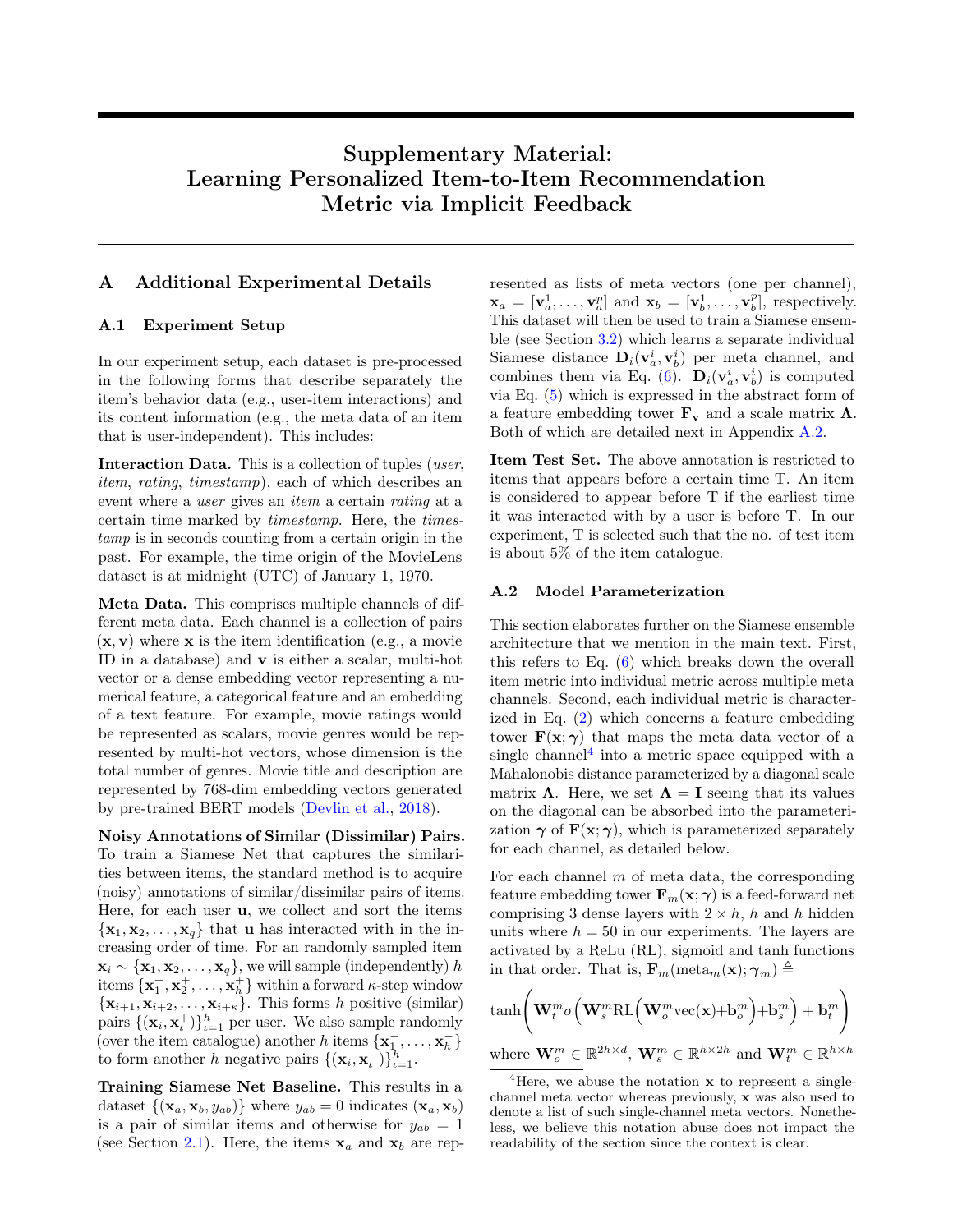are learnable affine transformation weights. Likewise,  $\mathbf{b}_{o}^{m} \in \mathbb{R}^{2h}$ ,  $\mathbf{b}_{s}^{m} \in \mathbb{R}^{h}$  and  $\mathbf{b}_{t}^{m} \in \mathbb{R}^{\bar{h}}$  are learnable bias vectors. Here, the vec or Flatten operator reshapes the input tensor x into a column vector of d dimensions. The other tanh, sigmoid and ReLu are applied point-wise to components of their input vectors or matrices. Thus, in short, we have  $\boldsymbol{\gamma}_m = \{ (\mathbf{W}^m_t, \mathbf{b}^m_t), (\mathbf{W}^m_s, \mathbf{b}^m_s), (\mathbf{W}^m_o, \mathbf{b}^m_o) \}$  as learnable parameters for  $\mathbf{F}_m$ .

Furthermore, in addition to the above parametric embedding of each meta channel, we also have a nonparametric embedding tower that maps from each item ID (i.e., an integer scalar) to a unique continuous  $p$ dimensional vector. This ID embedding tower is nonparametric since its number of parameters is proportional to the number of items in the catalogue,

$$
\mathbf{F}_{\mathrm{ID}}\left(\mathrm{ID}\left(\mathbf{x}\right);\boldsymbol{\gamma}_{\mathrm{ID}}\right)\triangleq\mathrm{Flatten}\Bigg(\mathrm{Embedding}\Big(\mathrm{ID}(\mathbf{x});\boldsymbol{\gamma}\Big)\Bigg)
$$

Here,  $\gamma_{\text{ID}}$  comprises  $p \times n$  learnable scalars where n is the total number of items. The Flatten operator again reshapes the output into a  $p$ -dimension column vector. In our experiment,  $p = 30$ . For more detail, our experimental code is also included in the supplement.

#### <span id="page-12-0"></span>B Proof of Lemma [1](#page-4-1)

**Lemma 1.** Assuming  $\kappa_u^i(\mathbf{w})$  is twice-differentiable at  $\mathbf{w} = \mathbf{0}$ , the approximation of  $\kappa_u^i(\mathbf{w})$  with its 2<sup>nd</sup>-order Taylor expansion around  $w = 0$  induces the following,

<span id="page-12-3"></span>
$$
\nabla_{\mathbf{w}} \mathbf{L}(\mathbf{w}_{+}) = \frac{1}{q} \sum_{u=1}^{q} \left( \left[ \mathbf{D}_{\mathbf{w}} \kappa_{u}(\mathbf{w}_{+}) \right] \nabla_{\mathbf{w}} \ell_{u}(\kappa_{u}(\mathbf{w}_{+})) \right)
$$
\n(18)

with  $\mathbf{D_w}\kappa_u(\mathbf{w}_+) \triangleq \begin{bmatrix} \nabla_{\mathbf{w}}^{\top}\kappa_u^1(\mathbf{w}_+);\ldots;\nabla_{\mathbf{w}}^{\top}\kappa_u^{p+1}(\mathbf{w}_+) \end{bmatrix}$ whose rows are approximated via

<span id="page-12-4"></span>
$$
\nabla_{\mathbf{w}} \kappa_u^i\left(\mathbf{w}_+\right) \simeq \nabla_{\mathbf{w}} \kappa_u^i\left(\mathbf{0}\right) + \left[\nabla_{\mathbf{w}}^2 \kappa_u^i\left(\mathbf{0}\right)\right] \mathbf{w}_+ \ . \tag{19}
$$

Proof. First, it is straight-forward to see that Eq. [\(18\)](#page-12-3) above can be derived by taking derivative on both sides of Eq.  $(9)$  and the RHS of Eq.  $(18)$  concerning the Jacobian  $\mathbf{D}_{\mathbf{w}} \kappa_u(\mathbf{w}_+)$  is simply the result of the chain rule of differentiation.

Thus, what remains to be proved is how one arrive at Eq.  $(19)$  assuming the  $2<sup>nd</sup>$ -order Taylor expansion of  $\kappa_u^i(\mathbf{w})$  exists around  $\mathbf{w} = \mathbf{0}$  and can be used as a reasonable approximation. To see this, let us express the  $2<sup>nd</sup>$ -order Taylor of  $\kappa_u^i(\mathbf{w})$  around **0** explicitly below:

$$
\kappa_u^i\left(\mathbf{w}\right) \simeq \kappa_u^i\left(\mathbf{0}\right) + \mathbf{w}^\top \left[\nabla_{\mathbf{w}}\kappa_u^i\left(\mathbf{0}\right)\right] \n+ \frac{1}{2}\mathbf{w}^\top \left[\nabla_{\mathbf{w}}^2\kappa_u^i\left(\mathbf{0}\right)\right]\mathbf{w} .
$$
\n(20)

Taking derivative with respect to w on both sides of Eq. [\(21\)](#page-12-5) and evaluating both at  $w = w_+$  yield,

<span id="page-12-5"></span>
$$
\nabla_{\mathbf{w}} \kappa_u^i\left(\mathbf{w}\right) \simeq \nabla_{\mathbf{w}} \kappa_u^i\left(\mathbf{0}\right) + \left[\nabla_{\mathbf{w}}^2 \kappa_u^i\left(\mathbf{0}\right)\right] \mathbf{w}_+ , \qquad (21)
$$

 $\Box$ 

which is the desired approximation above.

# <span id="page-12-1"></span>C Proof of Lemma [2](#page-5-3)

**Lemma 2.** Suppose  $(1 - \epsilon) \cdot k_*(\mathbf{x}, \mathbf{x}') \leq k(\mathbf{x}, \mathbf{x}') \leq$  $(1 + \epsilon) \cdot k_*(\mathbf{x}, \mathbf{x}')$  for  $\epsilon \in (0, 1)$  then

$$
\left| \mathbf{D}(\mathbf{x}, \mathbf{x}') - \mathbf{D}_*(\mathbf{x}, \mathbf{x}') \right| \leq 2 \log \left( \frac{1}{1 - \epsilon} \right) . \quad (22)
$$

Proof. From the above premises, we have

$$
1 + \epsilon \geq k(\mathbf{x}, \mathbf{x'})/k_*(\mathbf{x}, \mathbf{x'})
$$
  
=  $\exp\left(\frac{1}{2} \cdot (\mathbf{D}_*(\mathbf{x}, \mathbf{x'}) - \mathbf{D}(\mathbf{x}, \mathbf{x'}))\right)$  (23)

which immediately implies  $\mathbf{D}_*(\mathbf{x}, \mathbf{x}') - \mathbf{D}(\mathbf{x}, \mathbf{x}') \leq$  $2\log(1+\epsilon)$ . Likewise, repeating the same exercise for  $k(\mathbf{x}, \mathbf{x}')/k_*(\mathbf{x}, \mathbf{x}') \geq 1 - \epsilon$  implies  $\mathbf{D}_*(\mathbf{x}, \mathbf{x}')$  $\mathbf{D}(\mathbf{x}, \mathbf{x}') \geq -2\log(1/(1-\epsilon))$ . Thus, combining the above, it follows that

$$
\left| \mathbf{D}(\mathbf{x}, \mathbf{x}') - \mathbf{D}_*(\mathbf{x}, \mathbf{x}') \right| \le 2 \log \left( \frac{1}{1 - \epsilon} \right) \tag{24}
$$

which holds because for  $\epsilon \in (0,1),$  we have  $1/(1\,-\,\epsilon)\; \geq$  $1 + \epsilon$ .

## <span id="page-12-2"></span>D Proof of Lemma [3](#page-5-4)

Lemma 3 Suppose sup  $(\mathbf{x},\mathbf{x}')$   $k(\mathbf{x}, \mathbf{x}') - k_*(\mathbf{x}, \mathbf{x}')$  $k_*(\mathbf{x}, \mathbf{x}')$  $\begin{array}{c} \begin{array}{c} \begin{array}{c} \end{array} \\ \begin{array}{c} \end{array} \end{array} \end{array}$  $\leq$   $\epsilon$ for  $\epsilon \in (0,1)$  then

$$
\forall (\mathbf{x}, \mathbf{x}') : \left| \mathbf{D}(\mathbf{x}, \mathbf{x}') - \mathbf{D}_*(\mathbf{x}, \mathbf{x}') \right| \leq 2 \log \left( \frac{1}{1 - \epsilon} \right) (25)
$$

*Proof.* 
$$
\sup_{(\mathbf{x}, \mathbf{x}')} \left| \frac{k(\mathbf{x}, \mathbf{x}') - k_*(\mathbf{x}, \mathbf{x}')}{k_*(\mathbf{x}, \mathbf{x}')} \right| \le \epsilon
$$
 implies  
 $\forall (\mathbf{x}, \mathbf{x}') : k_*(\mathbf{x}, \mathbf{x}') (1 - \epsilon) \le k(\mathbf{x}, \mathbf{x}')$ 

<span id="page-12-6"></span>
$$
\leq k_*\left(\mathbf{x},\mathbf{x}'\right)\left(1\ +\ \epsilon\right)\ (26)
$$

Thus, by Lemma [2,](#page-5-3) Eq. [\(26\)](#page-12-6) subsequently implies:

$$
\forall (\mathbf{x}, \mathbf{x}') : \left| \mathbf{D}(\mathbf{x}, \mathbf{x}') - \mathbf{D}_*(\mathbf{x}, \mathbf{x}') \right| \le 2 \log \left( \frac{1}{1 - \epsilon} \right) (27)
$$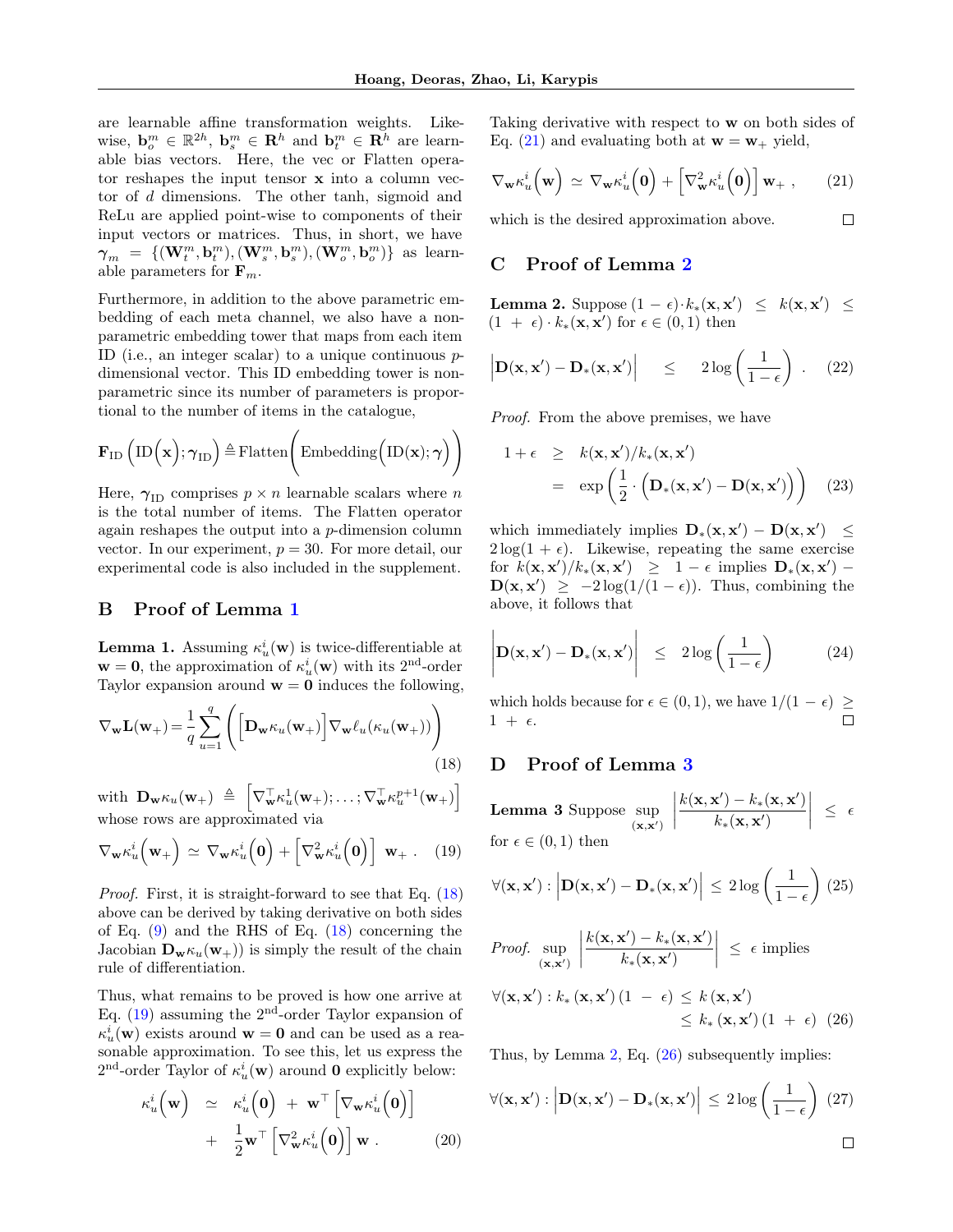## <span id="page-13-0"></span>E Proof of Theorem [1](#page-5-0)

To prove Theorem [1,](#page-5-0) we need to first establish the following auxiliary results:

<span id="page-13-4"></span>**Lemma 4.** Let  $\mathbf{r} \sim \mathbb{N}(0, \mathbf{K}_{*})$  and A denote a positive semi-definite and symmetric matrix. We have:

$$
\forall \lambda > 0: \ \mathbb{E}\left[\exp\left(\lambda \mathbf{r}^{\top} \mathbf{A} \mathbf{r}\right)\right] = \left|\mathbf{I} - 2\lambda \mathbf{A} \mathbf{K}_{*}\right|^{-\frac{1}{2}} \tag{28}
$$

where the expectation is over the distribution of **.** 

*Proof.* Note that for any  $\mathbf{r} \sim \mathbb{N}(0, \mathbf{B})$  where **B** is a symmetric, positive semi-definite matrix,

$$
p(\mathbf{r}) = (2\pi)^{-\frac{n}{2}} |\mathbf{B}|^{-\frac{1}{2}} \exp\left(-\frac{1}{2}\mathbf{r}^\top \mathbf{B}^{-1} \mathbf{r}\right) . \qquad (29)
$$

This also implies

<span id="page-13-1"></span>
$$
\int_{\mathbf{r}} \exp\left(-\frac{1}{2}\mathbf{r}^\top \mathbf{B}^{-1} \mathbf{r}\right) d\mathbf{r} = (2\pi)^{\frac{n}{2}} |\mathbf{B}|^{\frac{1}{2}} \tag{30}
$$

since  $p(\mathbf{r})$  must integrate to one. On the other hand, we can expand  $\mathbb{E} \left[ \exp \left( \lambda \mathbf{r}^\top \mathbf{A} \mathbf{r} \right) \right]$ 

<span id="page-13-2"></span>
$$
= (2\pi)^{-\frac{n}{2}} |\mathbf{K}_{*}|^{-\frac{1}{2}} \int_{\mathbf{r}} \exp\left(\lambda \mathbf{r}^{\top} \mathbf{A} \mathbf{r}\right) \exp\left(-\frac{1}{2} \mathbf{r}^{\top} \mathbf{K}_{*}^{-1} \mathbf{r}\right) d\mathbf{r}
$$

$$
= (2\pi)^{-\frac{n}{2}} |\mathbf{K}_{*}|^{-\frac{1}{2}} \int_{\mathbf{r}} \exp\left(-\frac{1}{2} \mathbf{r}^{\top} \left(\mathbf{K}_{*}^{-1} - 2\lambda \mathbf{A}\right) \mathbf{r}\right) d\mathbf{r}
$$

$$
= (2\pi)^{-\frac{n}{2}} |\mathbf{K}_{*}|^{-\frac{1}{2}} (2\pi)^{\frac{n}{2}} |\mathbf{B}|^{\frac{1}{2}} = |\mathbf{K}_{*}|^{-\frac{1}{2}} |\mathbf{B}|^{\frac{1}{2}} \qquad (31)
$$

where  $\mathbf{B} = (\mathbf{K}_{*}^{-1} - 2\lambda\mathbf{A})^{-1}$  and the second last step above follows from Eq.  $(30)$ . Furthermore, since **B** =  $({\bf K}_*^{-1} - 2\lambda {\bf A})^{-1} = (({\bf I} - 2\lambda {\bf A} {\bf K}_*) {\bf K}_*^{-1})^{-1} = {\bf K}({\bf I} 2\lambda A\mathbf{K}_{*}$ )<sup>-1</sup>, it follows that  $|\mathbf{B}| = |\mathbf{K}_{*}||\mathbf{I} - 2\lambda A\mathbf{K}_{*}|^{-1}$ . Plugging this into Eq. [\(31\)](#page-13-2) yields

$$
\mathbb{E}\left[\exp\left(\lambda \mathbf{r}^{\top} \mathbf{A} \mathbf{r}\right)\right] = |\mathbf{K}_*|^{-\frac{1}{2}} |\mathbf{B}|^{\frac{1}{2}} \n= |\mathbf{K}_*|^{-\frac{1}{2}} |\mathbf{K}_*|^{\frac{1}{2}} |\mathbf{I} - 2\lambda \mathbf{A} \mathbf{K}_*|^{-\frac{1}{2}} \n= |\mathbf{I} - 2\lambda \mathbf{A} \mathbf{K}_*|^{-\frac{1}{2}}.
$$
\n(32)

As the above is true for all  $\lambda > 0$ , our proof is completed.  $\Box$ 

<span id="page-13-5"></span>Lemma 5. Let r  $\sim$  N(0, K<sub>\*</sub>) where r =  $[r(\mathbf{x}_1), r(\mathbf{x}_2), \ldots, r(\mathbf{x}_n)]$ . Suppose we use **r** as observations of a surrogate feedback to fit our self-supervised GP model in Section [3.1](#page-2-0) and let  $\hat{\mathbf{r}}$  denote the prediction made by the fitted GP at the same set of training inputs  $\{\mathbf x_1, \mathbf x_2, \dots, \mathbf x_n\}$ , we have

$$
(\mathbf{r} - \hat{\mathbf{r}})^{\mathsf{T}} \mathbf{A} (\mathbf{r} - \hat{\mathbf{r}}) = \sigma^4 \mathbf{r}^{\mathsf{T}} (\mathbf{K} + \sigma^2 \mathbf{I})^{-1} \mathbf{A} (\mathbf{K} + \sigma^2 \mathbf{I})^{-1} \mathbf{r}
$$
\n(33)

where **A** is a square matrix and  $\sigma^2$  is the variance of the GP likelihood as defined in Eq. [\(3\)](#page-2-6).

*Proof.* Applying Eq. [\(3\)](#page-2-6) on  $\mathbf{x}_{*} = \mathbf{x}_{1}, \mathbf{x}_{2}, \ldots, \mathbf{x}_{n}$  and  $y = r$  and collecting the results in a column vector  $\hat{r}$ straight-forwardly yields

$$
\widehat{\mathbf{r}} = \mathbf{K} \left( \mathbf{K} + \sigma^2 \mathbf{I} \right)^{-1} \mathbf{r} , \qquad (34)
$$

which further implies

<span id="page-13-3"></span>
$$
\mathbf{r} - \hat{\mathbf{r}} = \mathbf{r} - \mathbf{K} \left( \mathbf{K} + \sigma^2 \mathbf{I} \right)^{-1} \mathbf{r}
$$
 (35)

$$
= \mathbf{r} - \mathbf{K} (\mathbf{K} + \sigma^2 \mathbf{I})^{-1} \mathbf{r} - \sigma^2 \mathbf{I} (\mathbf{K} + \sigma^2 \mathbf{I})^{-1} \mathbf{r}
$$
  
+ 
$$
\sigma^2 \mathbf{I} (\mathbf{K} + \sigma^2 \mathbf{I})^{-1} \mathbf{r}
$$
 (36)

$$
= \mathbf{r} - (\mathbf{K} + \sigma^2 \mathbf{I}) (\mathbf{K} + \sigma^2 \mathbf{I})^{-1} \mathbf{r}
$$

+ 
$$
\sigma^2 (\mathbf{K} + \sigma^2 \mathbf{I})^{-1} \mathbf{r}
$$
 (37)  
=  $\mathbf{r} - \mathbf{r} + \sigma^2 (\mathbf{K} + \sigma^2 \mathbf{I})^{-1} \mathbf{r}$ 

$$
= \sigma^2 \left( \mathbf{K} + \sigma^2 \mathbf{I} \right)^{-1} \mathbf{r} \,. \tag{38}
$$

Finally, plugging Eq. [\(38\)](#page-13-3) into the expression of  $(\mathbf{r} - \hat{\mathbf{r}})^{\top} \mathbf{A} (\mathbf{r} - \hat{\mathbf{r}})$  produces the desired result.  $\Box$ 

Given the above results in Lemma [4](#page-13-4) and Lemma [5,](#page-13-5) we are now ready to (re-)state and prove the key result in Theorem [1](#page-5-0) below.

**Theorem 1** Let  $g(\tau) \triangleq \log(\tau) + (1/\tau) - 1$  and  $c_{\epsilon} \triangleq$  $\epsilon\lambda_{\max}(\mathbf{K}_{*})/d$ , we have

$$
\Pr\left(\sup_{(\mathbf{x}, \mathbf{x}')} \left| \frac{k(\mathbf{x}, \mathbf{x}') - k_*(\mathbf{x}, \mathbf{x}')}{k_*(\mathbf{x}, \mathbf{x}')} \right| \ge \epsilon\right)
$$
  
 
$$
\le \exp\left(-\frac{1}{2}n \cdot g\left(\frac{\sigma^4}{\alpha}\left(1 - c_{\epsilon}\right)\lambda_{\max}\left(\mathbf{K}_*\right)\right)\right) (39)
$$

where d and  $\alpha$  are defined in **A1** and **A2** above.

Proof. To prove the above result, note that

<span id="page-13-6"></span>
$$
\Pr\left(\sup_{(\mathbf{x},\mathbf{x}')} \left| \frac{k(\mathbf{x},\mathbf{x}') - k_*(\mathbf{x},\mathbf{x}')}{k_*(\mathbf{x},\mathbf{x}')} \right| \geq \epsilon\right)
$$
\n
$$
= \Pr\left(\left| k(\mathbf{x}_a,\mathbf{x}_b) - k_*(\mathbf{x}_a,\mathbf{x}_b) \right| \geq \epsilon \cdot k_*(\mathbf{x}_a,\mathbf{x}_b)\right) (40)
$$

where  $(\mathbf{x}_a, \mathbf{x}_b)$  is any pair of inputs for which the corresponding multiplicative approximation error meets the defined supremum value. Thus, let  $E$  be the event that  $\left| k(\mathbf{x}_a, \mathbf{x}_b) - k_*(\mathbf{x}_a, \mathbf{x}_b) \right| \geq \epsilon \cdot k_*(\mathbf{x}_a, \mathbf{x}_b)$ . By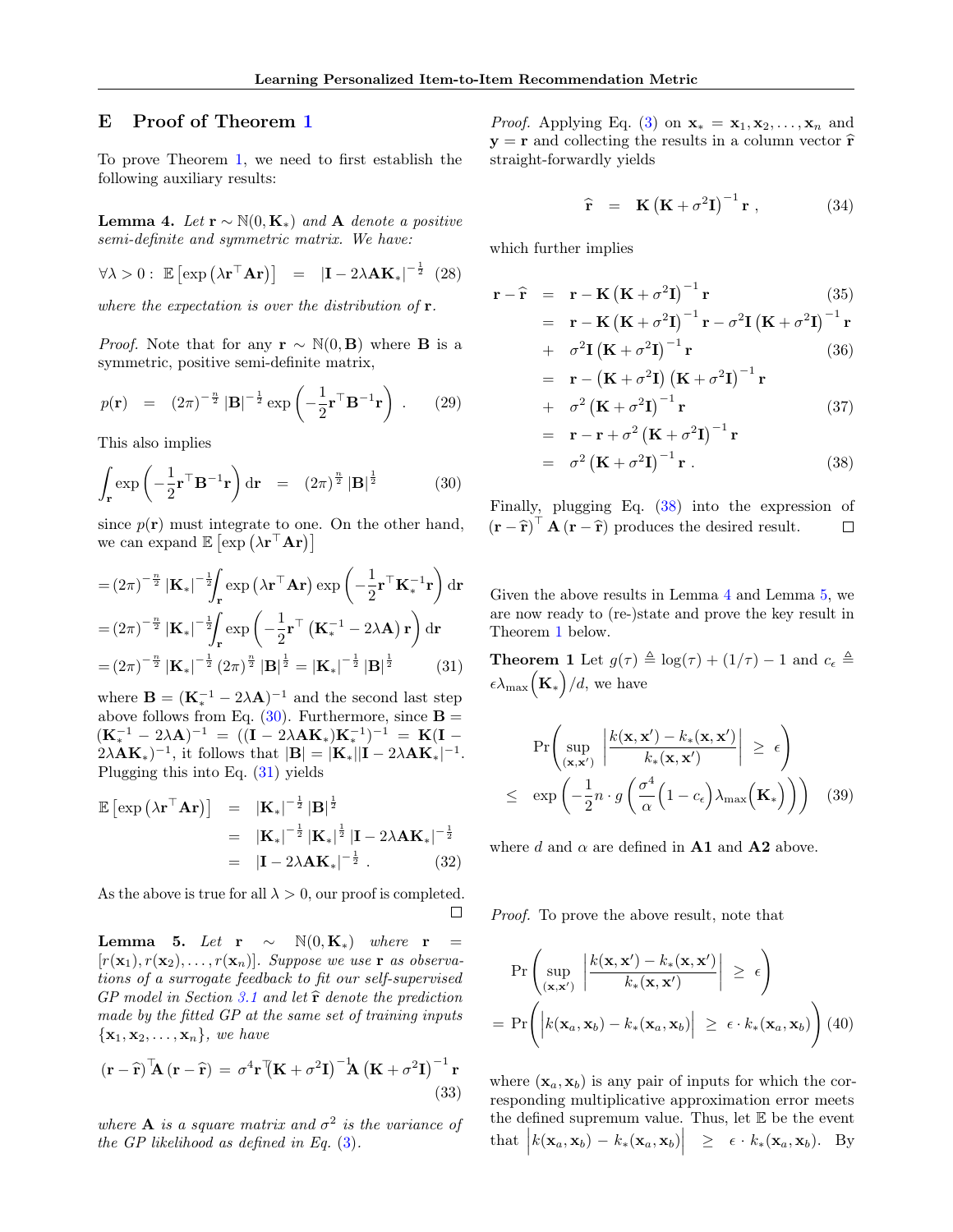assumptions  $\mathbf{A1}$  and  $\mathbf{A2}$ , we have  $\Pr(\mathbb{E})$ 

<span id="page-14-1"></span>
$$
\leq \Pr\left(\sup_{(\mathbf{x}, \mathbf{x}')} \left| k(\mathbf{x}, \mathbf{x}') - k_*(\mathbf{x}, \mathbf{x}') \right| \geq \epsilon \cdot k_*(\mathbf{x}_a, \mathbf{x}_b) \right)
$$
\n
$$
\leq \Pr\left(\sup_{(\mathbf{x}, \mathbf{x}')} \left| k(\mathbf{x}, \mathbf{x}') - k_*(\mathbf{x}, \mathbf{x}') \right| \geq \epsilon \cdot \frac{\lambda_{\max}(\mathbf{K}_*)}{d} \right)
$$
\n
$$
\leq \Pr\left(\frac{(\mathbf{r} - \hat{\mathbf{r}})^{\top} \mathbf{A} (\mathbf{r} - \hat{\mathbf{r}}) - \alpha}{(\mathbf{r} - \hat{\mathbf{r}})^{\top} \mathbf{A} (\mathbf{r} - \hat{\mathbf{r}})} \geq c_{\epsilon} \right)
$$
\n
$$
= \Pr\left((1 - c_{\epsilon})(\mathbf{r} - \hat{\mathbf{r}})^{\top} \mathbf{A} (\mathbf{r} - \hat{\mathbf{r}}) \geq \alpha\right) \tag{41}
$$

with  $c_{\epsilon} = \epsilon \cdot \lambda_{\max}(\mathbf{K}_{*})/d$  and  $\mathbf{A} = (1/n)(\mathbf{K} + \sigma^2 \mathbf{I})^2$  as defined in A2. Here, the second and third inequalities in the above follow from A1 and A2, respectively. Next, applying Lemma  $5$  to the RHS of Eq.  $(41)$  with  $\mathbf{A} = (1/n)(\mathbf{K} + \sigma^2 \mathbf{I})^2$ , it follows that  $\forall \lambda > 0$ :

<span id="page-14-2"></span>
$$
\Pr\left(\mathbb{E}\right) \leq \Pr\left((1 - c_{\epsilon})(\mathbf{r} - \hat{\mathbf{r}})^{\top}\mathbf{A}(\mathbf{r} - \hat{\mathbf{r}}) \geq \alpha\right)
$$
  
\n
$$
= \Pr\left(\frac{\sigma^{4}}{n}(1 - c_{\epsilon})\mathbf{r}^{\top}\mathbf{r} \geq \alpha\right)
$$
  
\n
$$
= \Pr\left(\exp\left(\lambda \cdot \frac{\sigma^{4}}{n}(1 - c_{\epsilon})\mathbf{r}^{\top}\mathbf{r}\right) \geq \exp(\lambda \cdot \alpha)\right)
$$
  
\n
$$
\leq \mathbb{E}\left[\exp\left(\lambda \cdot \frac{\sigma^{4}}{n}(1 - c_{\epsilon})\mathbf{r}^{\top}\mathbf{r}\right)\right] \exp(-\lambda \cdot \alpha)
$$
  
\n
$$
= \left|\mathbf{I} - 2\lambda \cdot \frac{\sigma^{4}}{n}(1 - c_{\epsilon})\mathbf{K}_{*}\right|^{-\frac{1}{2}} \exp(-\lambda \cdot \alpha)
$$
  
\n
$$
= \exp\left(-\frac{1}{2}\log\left|\mathbf{I} - 2\lambda \cdot \frac{\sigma^{4}}{n}(1 - c_{\epsilon})\mathbf{K}_{*}\right| - \lambda \cdot \alpha\right)
$$
  
\n
$$
= \exp\left(\mathbf{F}(\lambda)\right) \tag{42}
$$

where  $F(\lambda) = -\frac{1}{2} \log \left| I - 2\lambda \cdot \frac{\sigma^4}{n} \right|$ Here, the second step above follows from Lemma [5.](#page-13-5)  $\frac{\sigma^4}{n}(1-c_{\epsilon})\mathbf{K}_{*}\bigg| - \lambda \cdot \alpha.$ The fourth step follows from the Markov inequality and the fifth step results from applying Lemma [4](#page-13-4) when we replace  $\lambda$  (in Lemma [4\)](#page-13-4) by  $\lambda \cdot \frac{\sigma^4}{n}$  $\frac{\sigma^2}{n}(1-c_{\epsilon})$  and  $\mathbf{A} = \mathbf{I}$ . Furthermore, we also note that Eq. [\(42\)](#page-14-2) holds for all

 $\lambda > 0$ , we can tighten the bound on the RHS by solving for  $\lambda$  that minimizes  $F(\lambda)$ . To do this, we set  $dF(\lambda)/d\lambda = 0$  and solve for  $\lambda$  which results in

$$
\lambda = \frac{n}{2} \cdot \frac{1}{\sigma^4} \cdot \frac{1}{1 - c_{\epsilon}} \cdot \frac{1}{\lambda_{\max}(\mathbf{K}_*)}
$$
  
 
$$
\times \left(1 - \frac{\sigma^4}{\alpha} \cdot (1 - c_{\epsilon}) \cdot \lambda_{\max}(\mathbf{K}_*)\right) \quad (43)
$$

Thus, plugging this optimal value of  $\lambda$  into the RHS of Eq.  $(42)$  yields

<span id="page-14-3"></span>
$$
\Pr\left(\mathbb{E}\right) \le \exp\left(-\frac{n}{2} \cdot g\left(\frac{\sigma^4}{\alpha} (1 - c_{\epsilon}) \lambda_{\max}\left(\mathbf{K}_*\right)\right)\right) (44)
$$

where  $g(\tau) = \log(\tau) + (1/\tau) - 1$ . From Eq. [\(40\)](#page-13-6) and the definition of E, we have

$$
\Pr\left(\sup\left|\frac{k(\mathbf{x}, \mathbf{x}') - k_*(\mathbf{x}, \mathbf{x}')}{k_*(\mathbf{x}, \mathbf{x}')} \right| \ge \epsilon\right) = \Pr\left(\mathbb{E}\right) \tag{45}
$$

Then, combining this with Eq. [\(44\)](#page-14-3) above yields the desired result.  $\Box$ 

## <span id="page-14-0"></span>F Proof of Theorem [2](#page-5-1)

**Theorem 2** Let 
$$
g(\tau) = \log(\tau) + (1/\tau) - 1
$$
 and  $g_{\epsilon} =$   
\n $g\left(\frac{\sigma^4}{\alpha} \left(1 - \lambda_{\max}\left(\mathbf{K}_*\right) \frac{\epsilon}{d}\right) \lambda_{\max}\left(\mathbf{K}_*\right)\right)$ . Then,  
\n $\Pr\left(\sup_{(\mathbf{x}, \mathbf{x}')} \left| \mathbf{D}(\mathbf{x}, \mathbf{x}') - \mathbf{D}_*(\mathbf{x}, \mathbf{x}') \right| \leq 2 \log\left(\frac{1}{1-\epsilon}\right)\right) \geq 1-\delta$  (46)

when  $n \geq \frac{2}{n}$  $\frac{2}{g_{\epsilon}} \log \frac{1}{\delta}$  and  $\delta \in (0, 1)$  is an arbitrarily small confidence parameter.

*Proof.* Setting  $\exp\left(-\frac{n}{2}\cdot g\left(\frac{\sigma^4}{\alpha}\right)\right)$  $\frac{\sigma^4}{\alpha}(1-c_\epsilon) \lambda_{\max}\Big(\mathbf{K}_*\Big)\Big)\Big)\ \leq \Bigg\{$  $\delta$  implies

$$
\Pr\left(\sup_{(\mathbf{x}, \mathbf{x}')} \left| \frac{k(\mathbf{x}, \mathbf{x}') - k_*(\mathbf{x}, \mathbf{x}')}{k_*(\mathbf{x}, \mathbf{x}')} \right| \ge \epsilon \right) \le \delta \quad (47)
$$

via Theorem [1](#page-5-0) or equivalently,

$$
\Pr\left(\sup_{(\mathbf{x}, \mathbf{x}')} \left| \frac{k(\mathbf{x}, \mathbf{x}') - k_*(\mathbf{x}, \mathbf{x}')}{k_*(\mathbf{x}, \mathbf{x}')} \right| \le \epsilon \right) \ge 1 - \delta \quad (48)
$$

That is, with probability at least  $1 - \delta$ ,

$$
\sup_{(\mathbf{x}, \mathbf{x}')} \left| \frac{k(\mathbf{x}, \mathbf{x}') - k_*(\mathbf{x}, \mathbf{x}')}{k_*(\mathbf{x}, \mathbf{x}')} \right| \leq \epsilon \qquad (49)
$$

which in turn implies

$$
\sup_{(\mathbf{x}, \mathbf{x}')} \left| \mathbf{D}(\mathbf{x}, \mathbf{x}') - \mathbf{D}_*(\mathbf{x}, \mathbf{x}') \right| \leq 2 \log \left( \frac{1}{1 - \epsilon} \right) \quad (50)
$$

via Lemma [3.](#page-5-4) This also means

$$
\Pr\left(\sup_{(\mathbf{x}, \mathbf{x}')} \left| \mathbf{D}(\mathbf{x}, \mathbf{x}') - \mathbf{D}_*(\mathbf{x}, \mathbf{x}')\right| \le 2\log\left(\frac{1}{1-\epsilon}\right) \right) \ge 1-\delta. \tag{51}
$$

As this happens when

$$
\exp\left(-\frac{n}{2} \cdot g\left(\frac{\sigma^4}{\alpha} (1 - c_{\epsilon}) \lambda_{\max}\left(\mathbf{K}_*\right)\right)\right) \leq \delta , \quad (52)
$$

we have

$$
\log \frac{1}{\delta} \le \frac{n}{2} \cdot g\left(\frac{\sigma^4}{\alpha} (1 - c_{\epsilon}) \lambda_{\max}\left(\mathbf{K}_*\right)\right) = \frac{n}{2} \cdot g_{\epsilon} \quad (53)
$$

which implies *n* must be at least  $\frac{2}{g_{\epsilon}} \log \frac{1}{\delta}$  as desired.